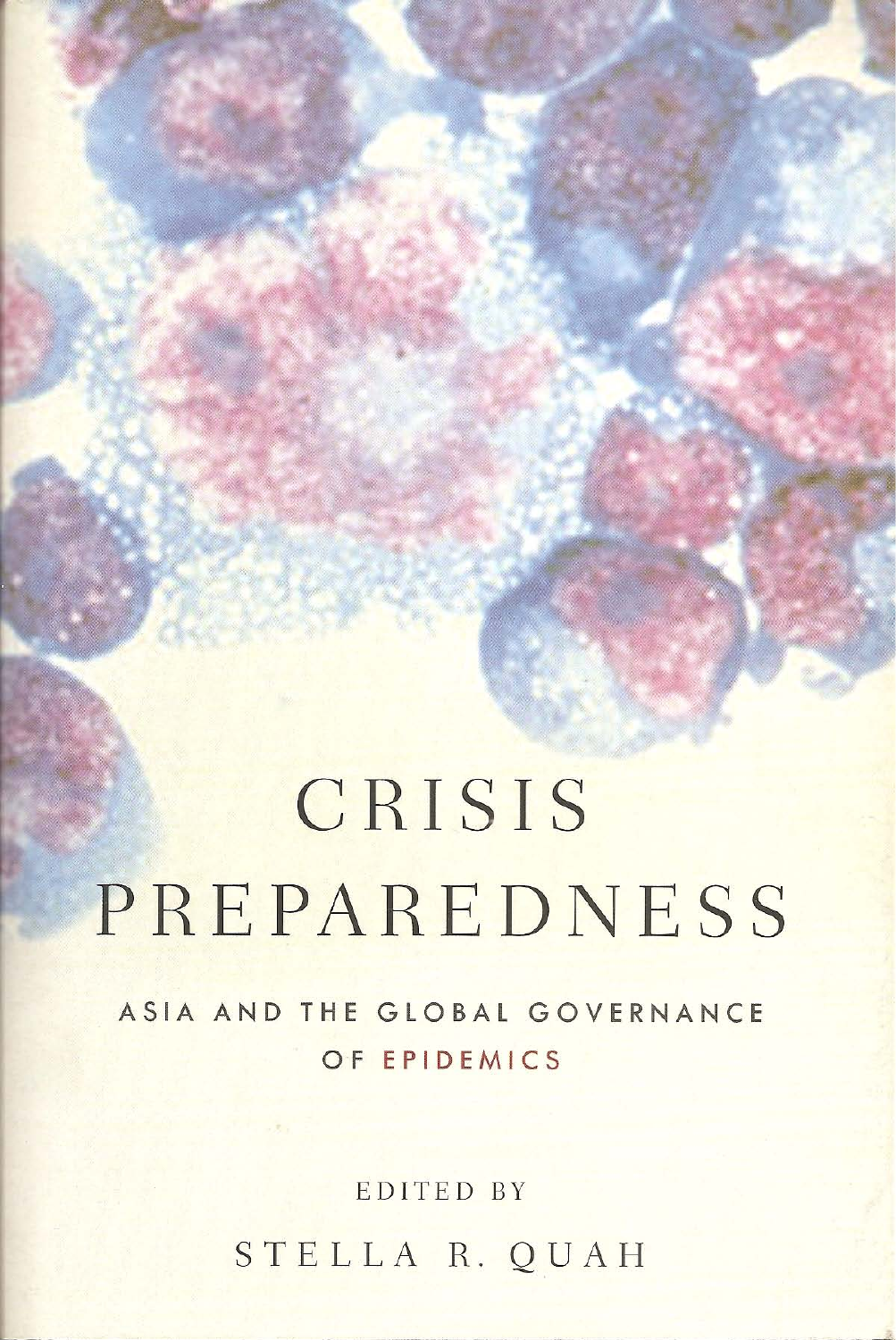THE WALTER H. SHORENSTEIN ASIA-PACIFIC RESEARCH CENTER (Shorenstein APARC) is a unique Stanford University institution focused on the interdisciplinary study of contemporary Asia. Shorenstein APARC's mission is to produce and publish outstanding interdisciplinary, Asia-Pacific-focused research; educate students, scholars, and corporate and governmental affiliation promote constructive interaction to influence U.S. policy toward the Asia-Party and guide Asian nations on key issues of societal transition, development. U.S.-Asia relations, and regional cooperation.

The Walter H. Shorenstein Asia-Pacific Research Center Freeman Spogli Institute for International Studies Stanford University Encina Hall Stanford, CA 94305-6055 tel. 650-723-9741 fax, 650-723-6530 http://APARC.stanford.edu

Crisis Preparedness: Asia and the Global Governance of Epidemics may be ordered from: The Brookings Institution  $c/\sigma$  HFS P.O. Box 50370 Baltimore, MD, 21211-4370, USA tel. 1-800-537-5487 or 410-516-6956 fax. 410-516-6998 Attn: Order Dept. http://bookstore.brookings.edu

Walter H. Shorenstein Asia-Pacific Research Center Books, 2007. Copyright © 2007 by the Board of Trustees of the Leland Stanford University.

All rights reserved. No part of this publication may be reproduced, stored in a retrieval system, or transmitted in any form or by any means, electronic mechanical, photocopying, recording, or otherwise, without written personal of the publisher.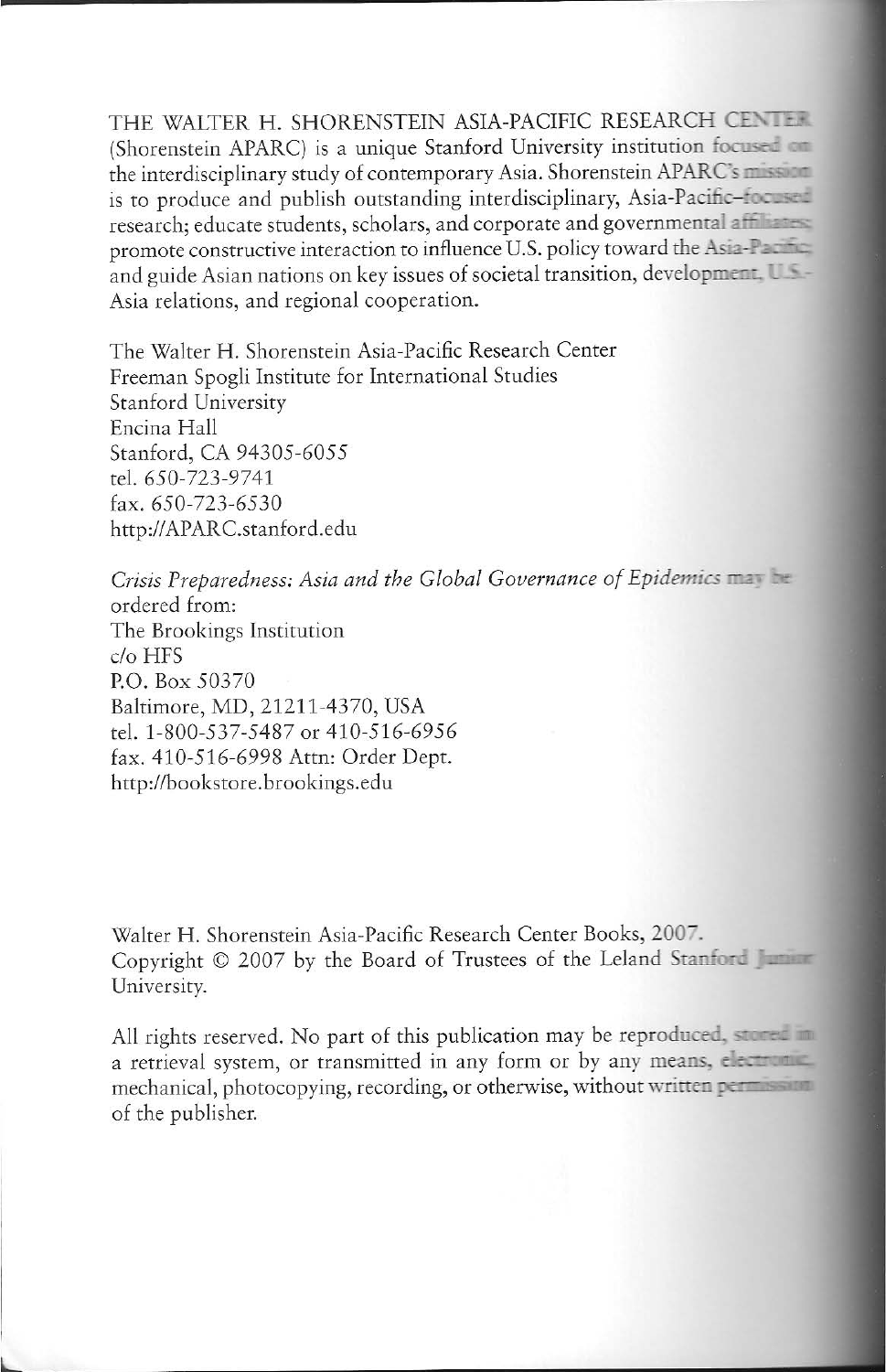Preface / vii Stella R. Quah

- 1. Governance of Epidemics: Is There a Reason for Concern? / 11 Stella R. Ouah
- 2. The Global Governance of Epidemics: Possibilities and Limitations / 25 Jim Whitman
- 3. Responding to Epidemic Disease Threats in Burma and Lessons for China: Why Good Governance Matters / 47 Chris Bevrer
- 4. Global and Local Strategies against HIV/AIDS in South and Southeast Asia: The Cases of India and Thailand / 63 Graham Scambler
- 5. Taming the Tiger: The Success and Failure of HIV/AIDS Policies in Thailand, Cambodia, Vietnam, and China / 89 Kari Hartwig
- 6. On Trust and Health Consensus-building in the Governance of Epidemics / 113 Stella R. Ouah
- 7. Global Public Health Research Preparedness against Emerging and Reemerging Infectious Diseases / 135 Gabriel M. Leung

About the Contributors / 163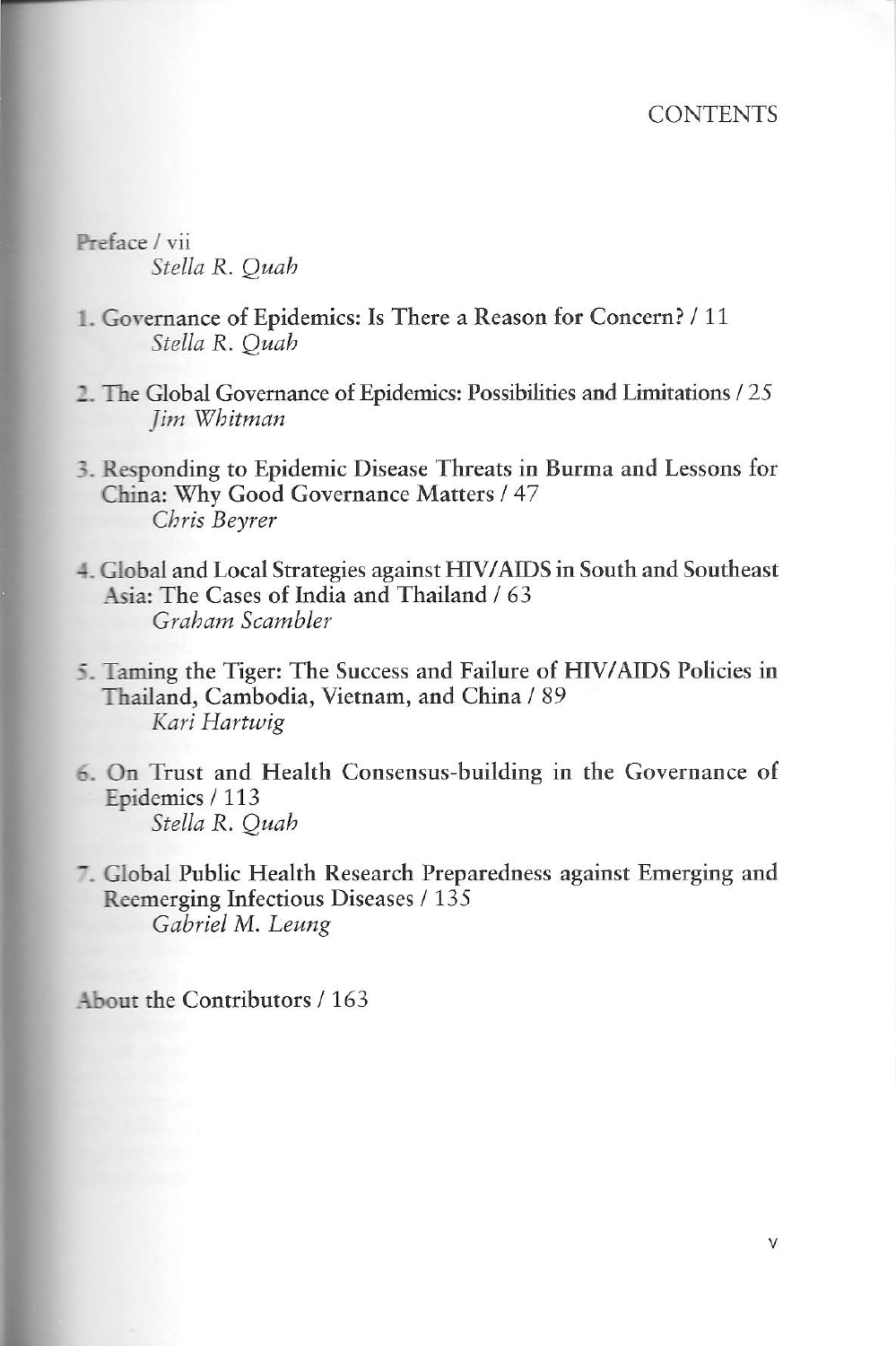## ON TRUST AND HEALTH Consensus-building in the Governance of Epidemics

### *Stella R. Quah*

In a free society organized along democratic principles, *governance* refers to the management of the affairs of the collective to ensure safety, fairness, and equality of opportunity for all its individual members. Social n a free society organized along democratic principles, *governance* refers to the management of the affairs of the collective to ensure safety, fairness, and medical research indicate that epidemics test a society's governance effectiveness by endangering the lives of individuals, families, and entire communities (Whitman 2000, 6–10; Taylor 2002, 976–77; Blumenthal and Hsiao 2005; Patterson and London 2002 Haines et al. 2004; Fidler 2004a). HIV/AIDS and SARS are two of the major infectious disease epidemics we face today. The contrast between these two epidemics offers a singular lesson in public health governance for nations around the world. If the current avian influenza outbreak becomes a human epidemic, we will be preparing for a third major health crisis. It is timely, then, to learn as much as we can from the successes and failures in the governance of HIV/AIDS and SARS.

The governance of epidemics must be carefully scrutinized from both macro- (community) and micro-level (individual) perspectives. Examining micro-level data, I have discussed elsewhere (Quah 2007) how the individual's perception of disease severity and of his or her own susceptibility to the disease help to shape the public image of HIV/AIDS and SARS. These two elements in turn help to explain the differing prevention effectiveness of the two diseases. In this chapter, I follow a macro-level perspective to address another major factor in the governance of epidemics: the need to nurture public consensus or "collective informed consent" on the nature of the problem and the range of solutions available. I argue that the presence of collective informed consent is a crucial prerequisite for the successful governance of epidemics. Here, I propose and explore four major factors that influence the presence of collective informed consent. The first and most immediate factor is the level of the community's trust in the health authorities' expertise and integrity to solve health crises fairly and successfully. The level of trust, in turn, is influenced by three other factors: the transparency of state's actions and decision-making; the state's implementation of consensus-building by disseminating objective information on the nature of the problem, the available and recommended solutions, and incentives to facilitate preventive action; and the facilitation of community involvement in decision-making and crisis management.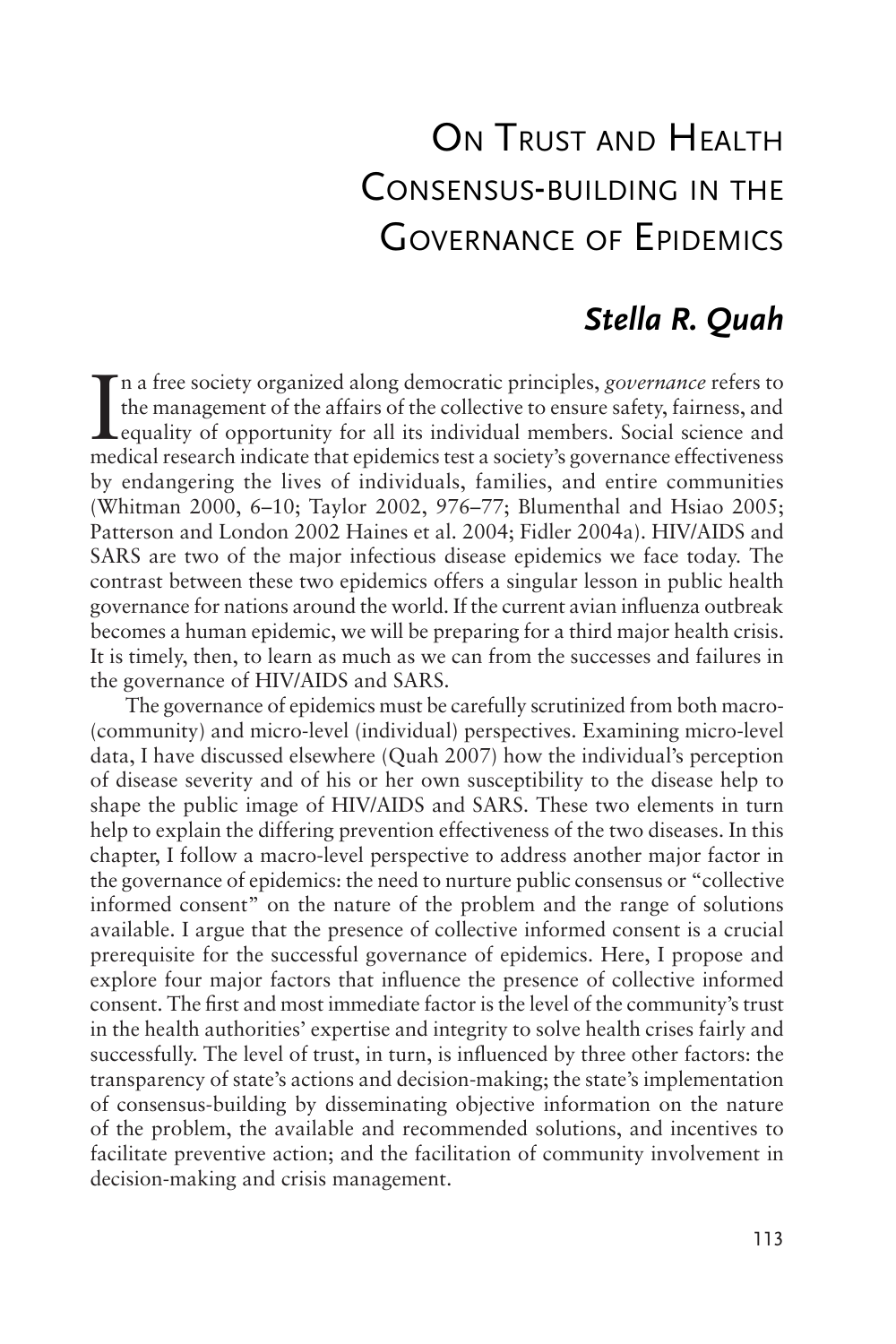Crisis Preparedness: Asia and the Global Governance of Epidemics

These four factors must be present if the health authorities are to obtain collective informed consent and gain the corresponding cooperation from the community to address the epidemic promptly and effectively. These factors are dynamic and do not necessarily constitute a chain of events but, rather, a set of prerequisites to achieve collective informed consent. After considering the notion of collective informed consent, I discuss each of the four background factors separately and then explain their impact on the successful governance of epidemics.

#### **Collective Informed Consent**

In the world of clinical trials and biomedical care, the concept of informed consent as applied to individuals is essential and well understood. The human subject or patient must be respected as a rational, autonomous person who is entitled to make decisions and weigh the benefits and risks of alternative solutions to his or her health problem or to a health threat. Autonomy is a value that connotes "self-government and freedom of choice," and consequently, "consent given by the patient is the only legitimate ground for almost any interference in their lives or any intrusion upon their person" (Engelhard 1986, cited in Harrington 2002, 1426). Following regulations agreed upon by the international community represented in the membership of the World Health Organization (WHO), informed consent must be implemented daily and routinely in biomedical interventions and clinical trials (USFDA 1998, USFDA 2006). According to informed consent guidelines, clear, complete, and unambiguous explanation of a given procedure—including its justification, benefits, and all known risks—must be given to the patient or human subject. Questions are encouraged and answered. Once the patient/subject is satisfied with the information, then he or she is invited to participate, and then must sign a consent form to proceed with the intervention or clinical trial, as the case may be.

In some instances, the clinical context of individual informed consent intersects with public health practice. For example, medical practitioners offer immunization and/or screening tests for an infectious disease, or bring these options to the attention of their patients. Prenatal HIV testing for pregnant women (Lo, Wolf, and Sengupta 2000) and routine HIV testing for other individuals also provide relevant illustrations of this intersection. Both situations tend to occur as practitioner-patient interactions in a private context, but it is widely acknowledged that patients' private decisions have significant public consequences for the management of the HIV/AIDS epidemic (Baldwin 2005, 287; D'Amelio et al. 2001, 7–11; United Nations 1985). Unfortunately, the concept of informed consent remains anchored in the doctor-patient encounter. If informed public choices are mentioned in the realm of public health, their discussion regularly focuses on the needs of decision-makers (Haines et al. 2004). It is thus necessary to consider the scope of informed consent at the wider, community level.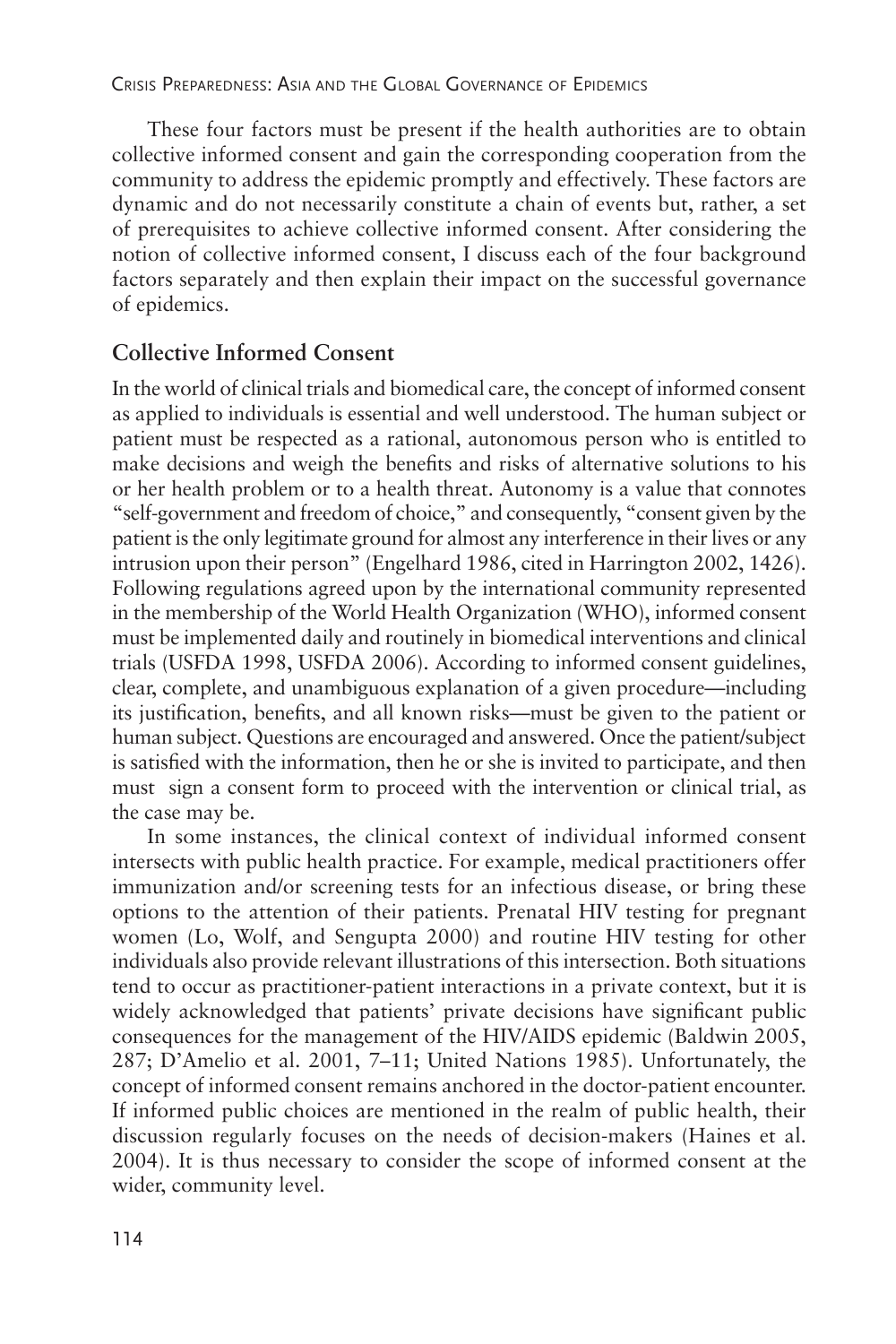What is collective or community informed consent? Community informed consent differs from individual informed consent in two ways. First, in community informed consent the subject is a collective entity: the community affected by the disease or disease threat. Let us understand community to mean the total population, involving persons affected by the disease (e.g., persons living with HIV/AIDS or SARS patients), their immediate families and networks, and the rest of the population residing in the same political jurisdiction (city, municipality, county, state, province, or nation state) and enjoying autonomy in health policy decisions. So defined, the community should be treated as a collectivity of rational and autonomous individuals, entitled to make decisions and weigh the benefits and risks of alternative solutions to their health problems or to a health threat. The same requirements of informed consent mentioned earlier apply: clear, complete, and unambiguous explanations of the nature of the problem or health threat should be distributed, including suggested solutions, their justification, their benefits, and all known risks; and questions should be encouraged and answered. Second, community informed consent differs from individual informed consent in the manner in which the consent is taken. With community informed consent, the process should include an assessment of the community's level of information on the problem and on what is needed to solve it, and the community's level of agreement or consensus on what is needed to implement the solution. Halperin and colleagues (2004) offer a good illustration of this process in their discussion of the distribution of information on all possible preventive measures against HIV/AIDS infection.

To deal successfully with an infectious disease epidemic, health authorities need an informed and committed community as an active partner. Health authorities cannot deal with a crisis without the community's cooperation, regardless of the expertise and number of health care personnel and the level of medical technology available. We know of severe difficulties that public health practitioners and lay community members have faced in battling disease outbreaks or epidemics (e.g., Singer 1994, Rollins 2004, Baldwin 2005, Barry 2004). The seriousness of the crisis is compounded when health authorities fail to mobilize the indispensable cooperation from a community of uninformed, indifferent, or at worst, misinformed and hostile individuals or groups. In other words, the most immediate factor influencing the successful governance of an epidemic is the presence of community informed consent. Because the containment and preventive measures vary in each epidemic and the socioeconomic, cultural, and political contexts are constantly changing, collective informed consent must be obtained for each public health crisis.

#### **The Challenge of Building Trust**

The history of epidemics around the world (e.g., Harrison 2004, Baldwin 2005) is rich with instances of reasons people have for trusting—or distrusting—the state in general, or government officials, or health authorities. Research findings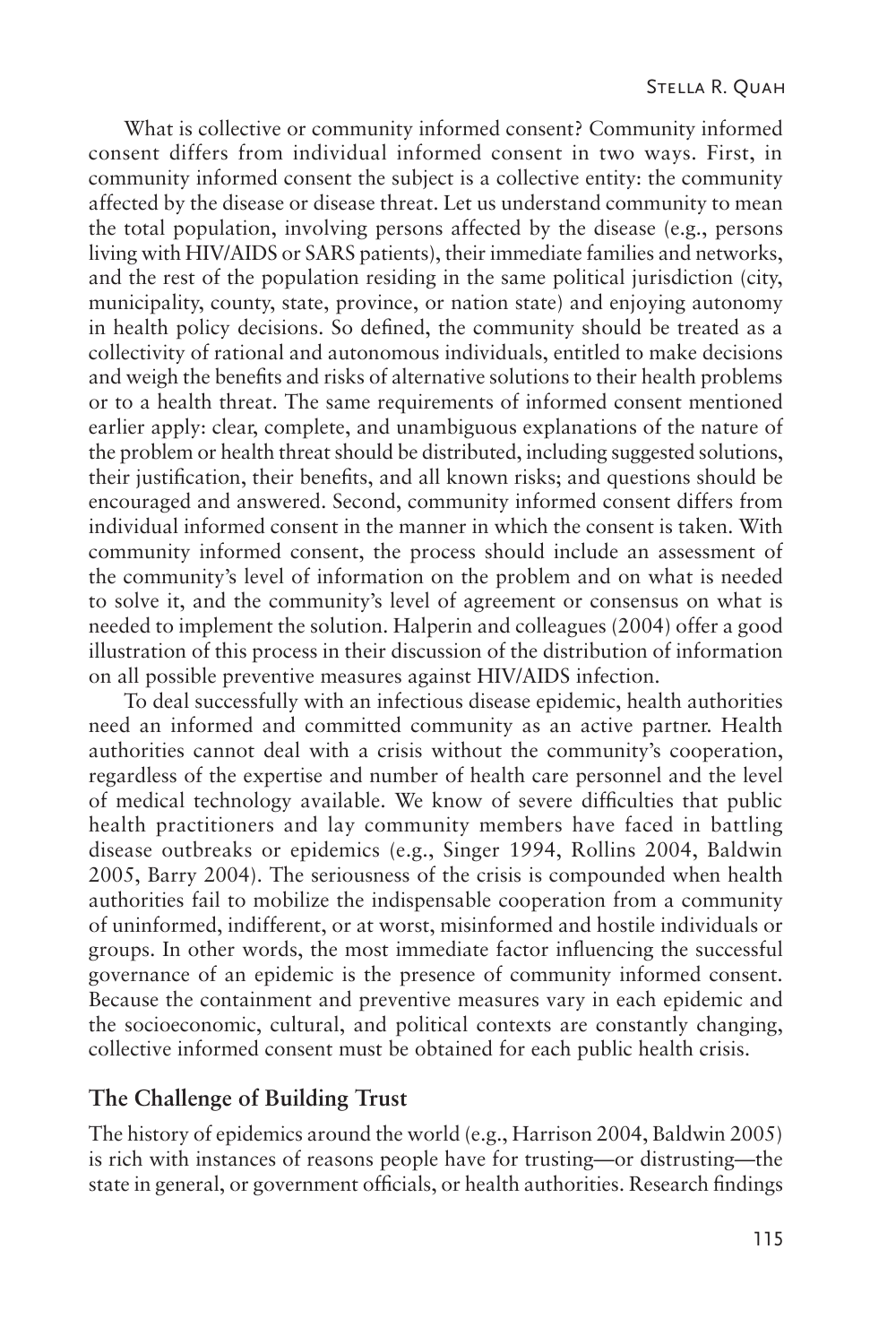have stressed the importance of patients' trust for the successful management of the HIV/AIDS epidemic (Burris 2000; Valdiserri et al. 2000; Klosinski 2000; Lo, Wolf, and Sengupta 2000), but we need to analyze trust in the context of public health more specifically.

I propose that trust is a precondition to informed consent, and that in the context of public health, the level of trust the community places in the health authorities influences the likelihood of granting informed consent. Put differently, it is reasonable to assume that you would consent to undergo a medical procedure, intervention, or action provided that you understood the problem (threat or danger) and the solution intellectually and trusted the people who informed you and who would work on the solution.

The discussion of trust has occupied philosophers and social scientists for a long time. Summarizing the definitions provided by seven scholars from 1958 to 1993, Deborah Welch Larson concludes that trust is understood as "a judgment that one can rely on another party's word or promise at the risk of a bad outcome should the other cheat or renege" (2004, 35). In the context of family relations, trust may mean "the willingness to accept risk based upon stable, positive expectations of a partner's intentions" (Brown 2004, 168). On the other hand, trust in formal interactions among "anonymous actors" is defined as "the belief that other agents will act in a predictable way without special sanctions" (Radaev 2004, 233). More generally, trust is "placing valued outcomes at risk to others' malfeasance, mistakes, or failures" (Tilly 2005, 12). At an even higher level of abstraction, trust is found at both the socioemotional and the rational spheres of social life. In the socio-emotional sphere, trust is embedded in the everyday life norms, roles, and expectations that hold a community together. That is, trust "may be regarded as an expectation that relevant others will behave according to certain norms that make their behavior dependable, predictable, or, as we say, trustworthy" (Wuthnow 2004,146). The rational sphere of trust involves exchange interactions and the calculation of risk (however subjective). In other words, trust "is part of a rational actor's effort to calculate the cost and benefits of entering into a specified relationship with another person" (Wuthnow 2004,148).

Both the socioemotional sphere and the rational sphere of trust are relevant in the analysis of what influences the presence of informed consent required to manage epidemics successfully. These two spheres point to the importance of the social context in which trust may exist or be impeded. Wuthnow (2004, 154) identifies ten reasons—or "warrants"—for why A may trust B:

- *Sincerity*, whereby "A is persuaded" of the sincerity of B
- *Empathy*, whereby A believes "B cares about A"
- *Affinity*, when "A senses that A and B have a shared identity, common values, or mutual understanding"
- *Altruism*, when "A expects B to exercise restraint over B's self-interest and to behave in a way that takes account of A's interests and needs"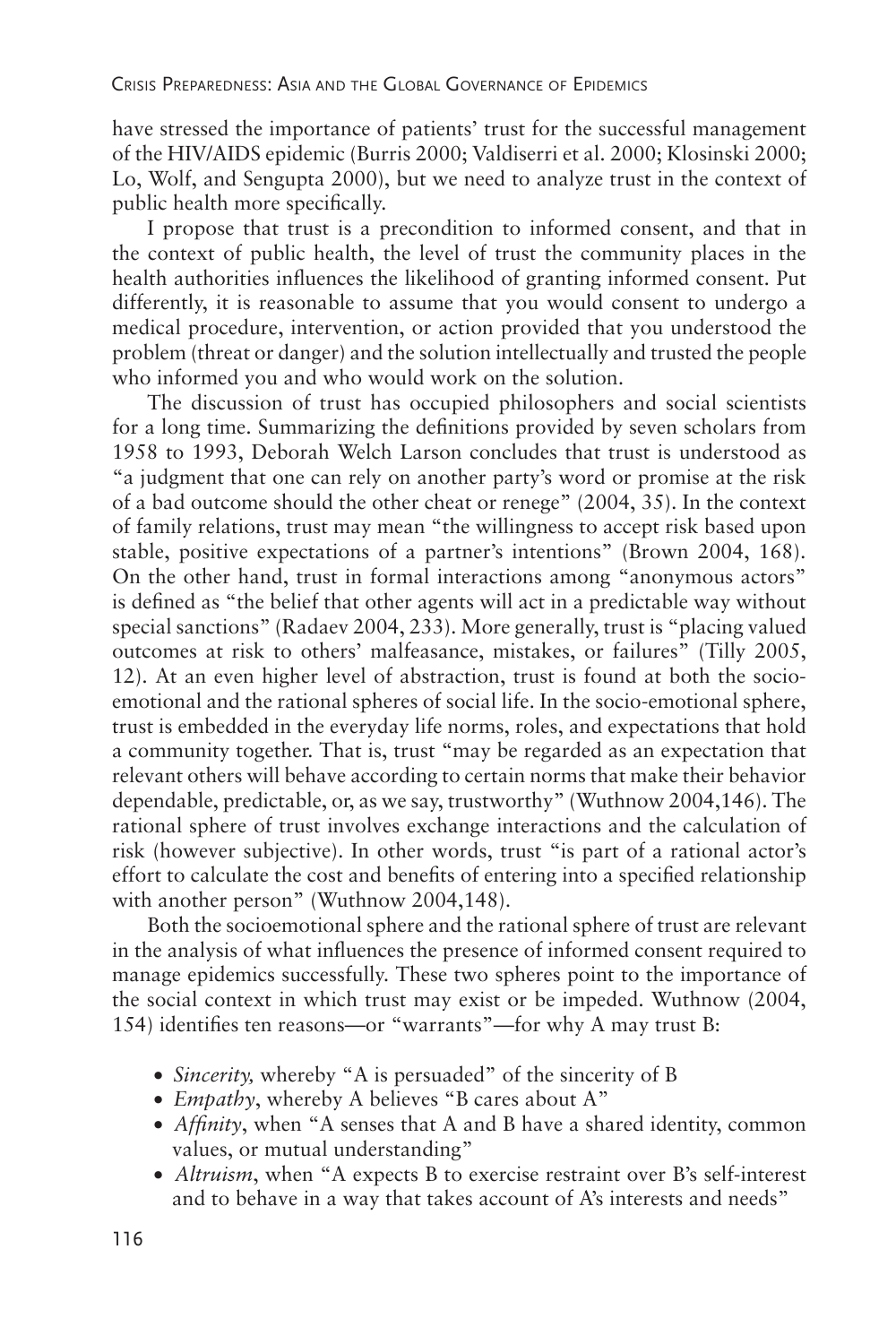- *Accessibility*, whereby "A anticipates that B will be available" when needed and "that A has a valid claim to B's time and resources"
- *Effectiveness*, when "A regards B as efficacious, as able to get the job done or to achieve the desired results" and that B has the required "resources" and is able to mobilize them
- *Competence*, when "A perceives B as having appropriate training, information, skills, and talents for performing the role in question"
- *Congeniality*, whereby "A regards B as capable of engaging" in the task with ease, politeness, and friendliness
- *Fairness*, whereby "A expects B to follow prescribed procedures and abide by formal rules pertaining to B's roles, thus treating A similarly to people who are in similar situations and not rendering arbitrary judgments"
- *Reliability*, whereby "A regards B as being dependable or stable by virtue of expecting B to behave in similar ways under similar circumstances over time."

Applying Wuthnow's trust "warrants" to the matter of epidemics, we may ask: Why should members of a community trust their health authorities? Research findings based on direct data (Quah and Lee 2004, Quah 2007) and indirect and historical data (Barry 2004, 448–61; Rollins 2004; Kleinman and Watson 2006; Lee and Yun 2006; Zhang 2006) suggest that of the ten warrants outlined by Wuthnow, nine are directly relevant to the presence of community consensus and cooperation (informed consent) in a public health crises. People in the target community tend to trust (or distrust) the government and/or health authorities based on their perception of the government's sincerity, empathy, affinity, altruism, accessibility, effectiveness, competence, fairness, and reliability.

Citizens' perceptions of these attributes on the part of the government (or government agencies, or officials) are shaped primarily by citizens' inferences from their observations of and experience with government's past behavior and actions (Hardin 2002, 153–56).<sup>1</sup> Sociological research demonstrates that trust is embedded in the community's values and norms (Hardin 2004; Wuthnow 2004, Tilly 2005). But time is crucial. Psychological and sociological studies show that building trust is a slow process: the bricks of the trust edifice are the accumulated positive interactions among the individuals concerned over a period of time (Murnighan et al. 2004, 294). The level of trust may increase with time, "as each additional positive interaction becomes more valuable in establishing mutual trust" (2004, 294), but this general trend may not apply to intimate relations (2004, 320). The history of the interaction or relationship is also important, even as we acknowledge that "the trust development process is neither neat nor strictly rational" (Murnighan et al. 2004, 315; Taylor-Gooby and Zinn 2006, 399). Consequently, the community's warrants for trust in their government and health authorities need to be nurtured and strengthened over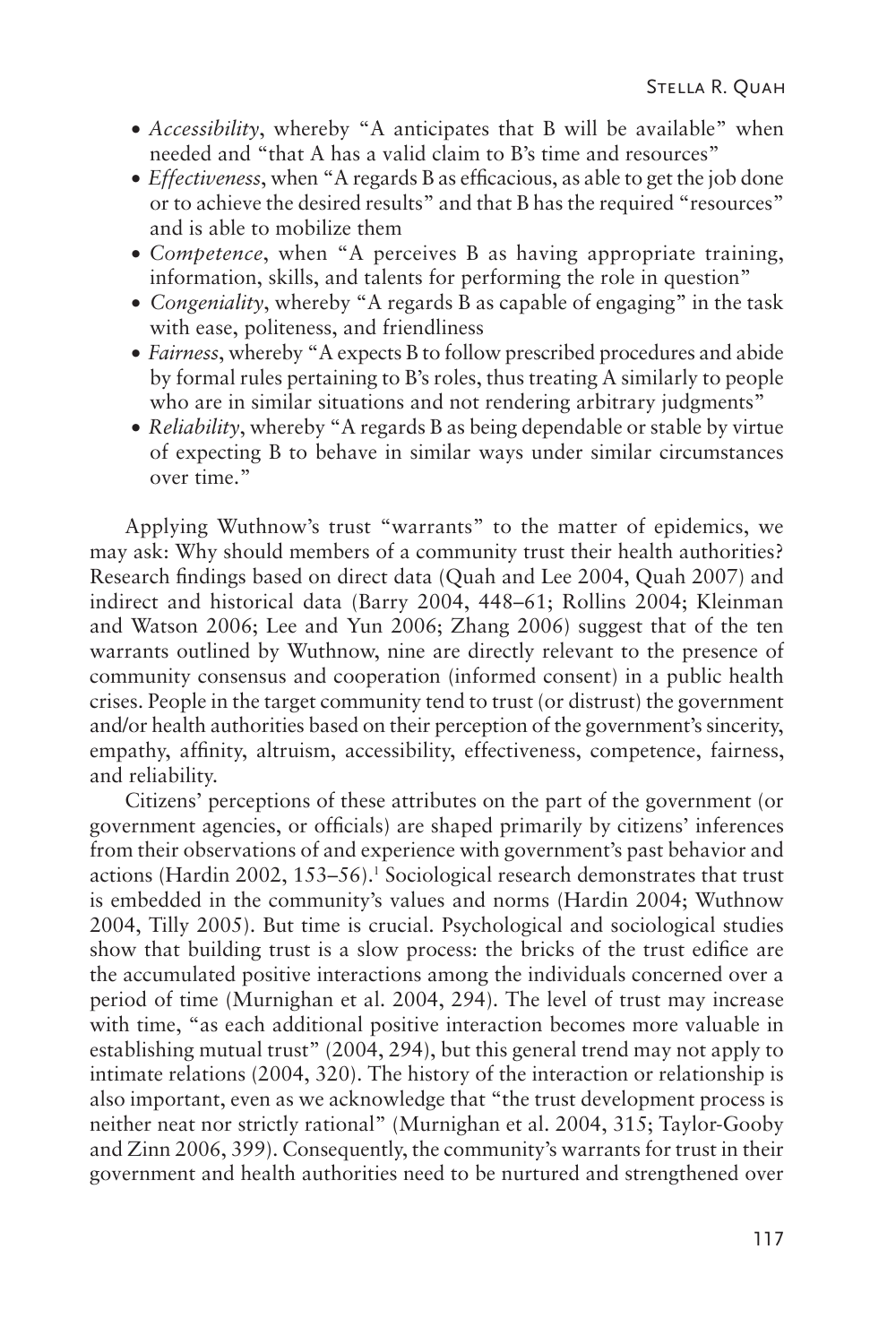time—well before a health crisis strikes. The HIV/AIDS and SARS epidemics have brought to light this simple but important principle. Indeed, M. H. Merson's views on trust and the early detection of HIV infection underscore it:

There is a wide consensus that early detection of HIV infection to increase access to care and to decrease risky behavior in order to prevent infection is a laudable goal that should be vigorously pursued and researched. But enthusiasm for testing must always be tempered by the need for acceptance and trust of individuals and communities. This can only come through dialogue and partnership; it can never be legislated" (Merson 2000, S159).

In the case of SARS, the initial reaction to the outbreak, both among health authorities and the public, differed markedly from country to country: there are indications that governance effectiveness in controlling the outbreak differed across countries in tandem with a given country's governance style and a given community's level of trust in their health authorities (Zhao 2003, Quah and Lee 2004, Fidler 2004b, Chiu and Galbraith 2004, Kleinman and Lee 2006).

#### **Building Warrants for Trust**

The discussion of trust raises three factors that contribute to the building of warrants for trust: transparency in state's actions and decision-making, implementation of consensus-building mechanisms, and facilitation of the community's involvement in crisis resolution.

#### *Transparency in State Actions and Decision-making*

In a democratic system, it is expected that government actions and decisions will be accessible to the citizenry and open to scrutiny. Openness or transparency makes it easier for citizens to know how their government operates and why decisions are made, thus providing information that can nurture trust. Therefore, the building of warrants for trust depends, among other things, on transparency in the state's actions and decision-making. Transparency is important in normal times, but it becomes crucial in times of crisis. In the case of an infectious disease epidemic, distribution of information on the disease and rapid response are vital for the effective prevention and containment. With the current speed of transmission of infectious diseases such as HIV/AIDS and SARS, and the heavy toll that epidemics inflict on individuals and communities, timely and effective distribution of information on infectious disease outbreaks is needed to improve the global disease monitoring capabilities recommended by the United Nations (UN) (United Nations 2004, 29–31; Fidler 2004a, 801; Gostin 2004).

The need for transparency and, specifically, for global reporting guidelines is well understood and generally accepted by most UN member nations (Sim and Mackie 2006, Olowokure and Roth 2006, Shaw 2006). But the implementation of collaborative guidelines is less than ideal, even among modern industrialized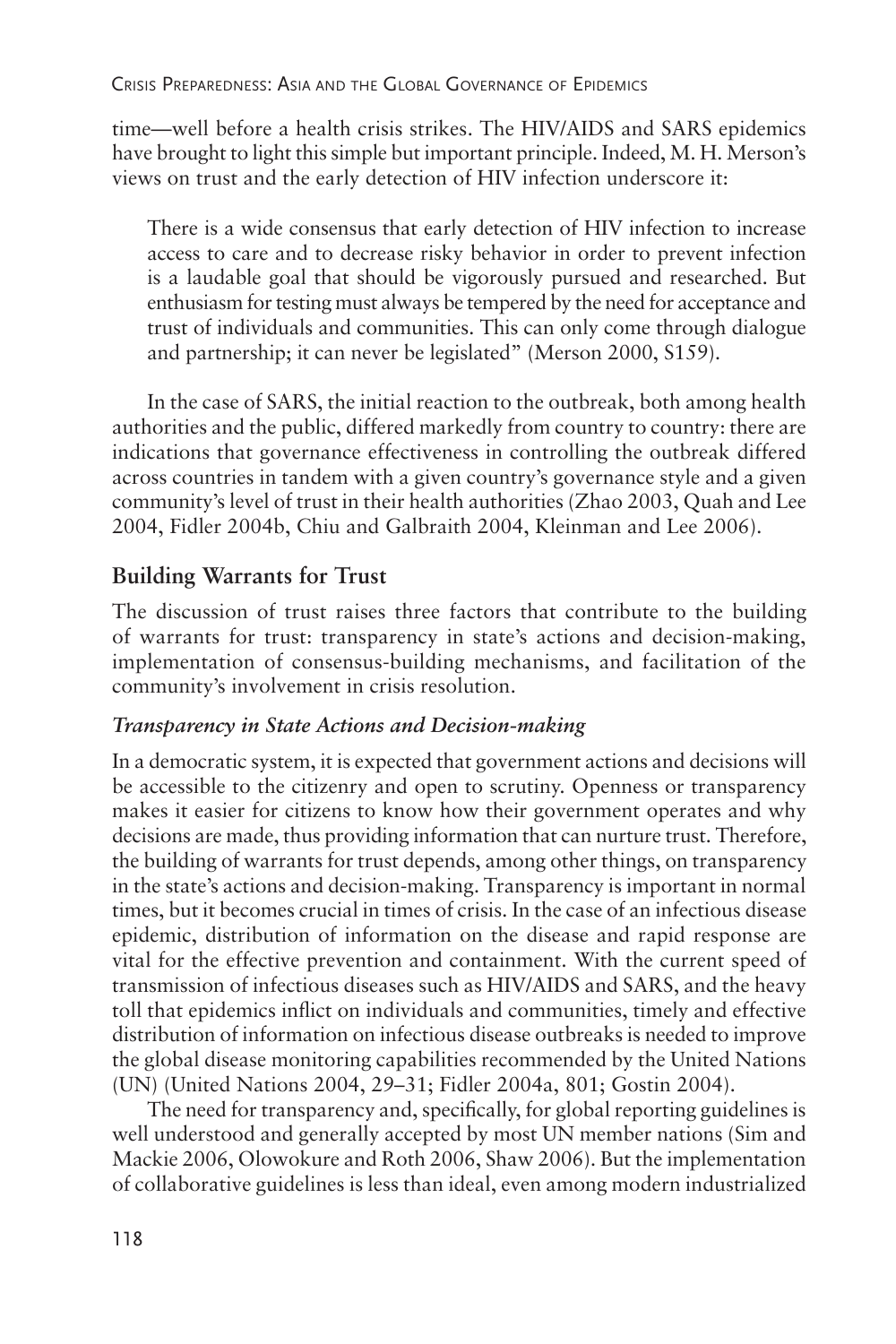countries. The European community, for example, is still fine-tuning a system of collaboration in global case reporting, and there is hope that the European Centre for Communicable Diseases will provide the answer. Along the same line of thought, experts in England are studying the role played by the Health Protection Agency during the SARS outbreak (Goddard et al. 2006).

The slow pace of implementing transparency measures is problematic but not as serious as the problem of complete secrecy. Regrettably, historical and current events suggest that until the problem is verified, until a solution or way of controlling the danger is found, or until it becomes politically appropriate to reveal it, secrecy or concealment tends to be the most common impulse of officials who discover a potential danger. Indeed, concealing a threat or danger has been justified in many ways. For example, it has been cited as an effort to protect the community, to avoid panic, to keep the bad news from enemies or competitors, or to maintain for as long as possible the normal pace of work of those affected (Barry 2004, 169–75; Garrett 2005). In some countries, concealing disease outbreaks may be actually mandated. A vivid illustration of this problem is China's silence in 2002–03, during the crucial first months of the SARS epidemic.<sup>2</sup> One expert in international affairs writes that in Chinese law "epidemics fall under the classification of state secrets" and local officials "do not have the incentive" or "the power to make public comments about disease outbreaks before this has been announced by the authorities at the national level." Not surprisingly, this situation "encourages optimistic reporting and the suppression of bad news." In the case of SARS, this feature of Chinese governance caused "the delay in timely reporting and exacerbated the impact of the disease, causing precisely the kind of domestic and international crisis that the system is designed to prevent" (Saich 2006, 73).

In addition, at the micro-level, state secrecy confounds and interrupts the lives of individual members of the community facing a health crisis. State secrecy in a health crisis not only impedes a rapid and effective response to epidemics but also breeds, at best, misinformation, and at worst, panic among individuals and families. Without accurate information on what is happening and why, people activate their informal networks in whatever way possible—face-toface, by telephone, through mobile phone text messages, and through email. People who can avoid or overcome panic resort to their traditional ways of thinking and of doing things, including traditional healing practices. During the SARS outbreak in Guangzhou, Hong Kong, and Taiwan, for example, rumors of disaster circulated, fast creating the panic-buying of traditional remedies like herbal medicines to increase body strength, and white vinegar. Residents believed that boiling white vinegar in a room would prevent the disease by killing germs (SARS Expert Committee 2003, 13; Kaufman 2006, 65). Unfortunately, families used charcoal stoves to boil pots of vinegar inside closed rooms, and this method led to cases of carbon monoxide poisoning (Abdullah et al. 2003, 1043). However, some traditional procedures people used in the absence of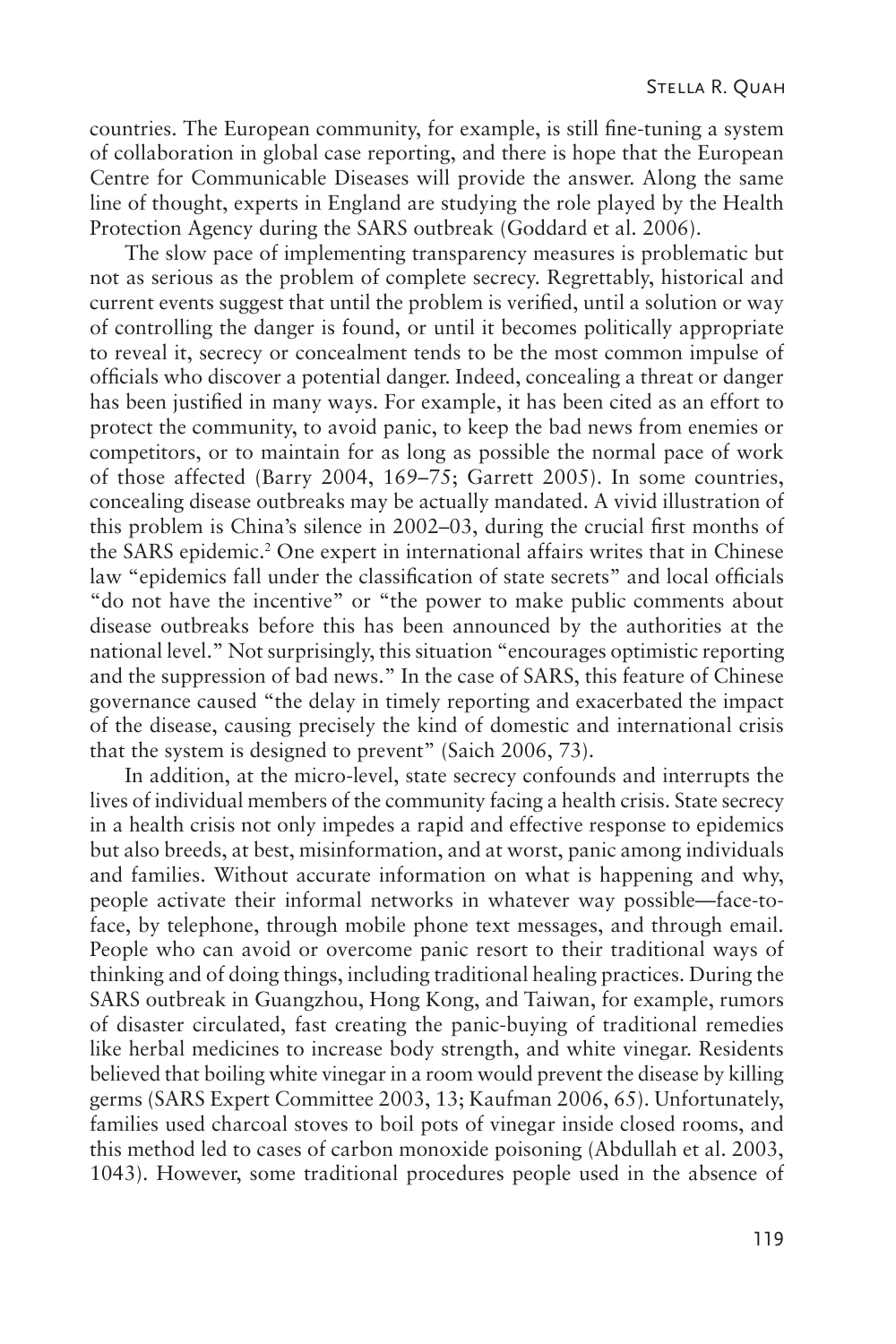other guidelines may turn out to be useful. The traditional Chinese belief in the sterilizing properties of white vinegar has been confirmed by scientific research: white vinegar has sterilizing properties not when it is boiled but when added to diluted household bleach (Miner et al. 2006).

The personal experience of one 23-year-old medical student as a SARS patient in Guangzhou, during the time of official concealment (Ho 2006), offers a compelling example of the danger, unnecessary anxiety, and suffering that state secrecy inflicts upon individuals. The medical student fell ill after treating a patient with severe pneumonia during a 20-minute ride in an ambulance on January 31, 2003. His own knowledge of medicine made him realize his symptoms were more serious than those of the common flu. The ambulance driver got sick the next day. Both the patient and the driver died some days later. For the first week of his illness the medical student dealt with his symptoms alone. At first he remained in his dormitory alone by choice. But when he sought medial attention later, the Emergency Room staff simply gave him "some acetaminophen and sent me back to the dorm." Although the hospital had been dealing with at least two patients with "severe pneumonia," when the student got sicker and returned to the ER, they gave him "some antibiotics and sent me home again. . . . I stayed in my bed for another two days with fever. I did not contact anyone and no one contacted me." As the disease progressed the student was finally warded. He went through a very critical period and survived SARS. His perspective on the silence of the medical professionals with whom he worked and interacted is informative, since it suggests that the state's preference for secrecy had spilled over into the health care system: "We all knew that the one [patient] transferred from a rural district north of Guangzhou had infected nine hospital staff before his transfer to our hospital, but we hardly talked about it." There was also the plight of "nursing aids," one of the lowest ranks of temporary workers who are hired by relatives to look after patients at the hospital "for a small fee." The medical student observed that during the SARS outbreak nursing aids "were infected just like many doctors and nurses. They disappeared from the hospital site as soon as they got sick, for they could no longer work, nor could they afford the enormous medical fees." M. S. Ho, the author who interviewed the student, noted that nursing aids who fell ill "would return to their hometowns and blend in with the 800 million farmers in the vast rural areas of China, carrying with them the SARS virus from Guangdong" (Ho 2006, 7). This is yet one more example of the tragedy of secrecy: when the state remains silent and abstains from urgently needed action, it leaves citizens to cope with the crisis on their own, and inflicts the most pain on the weakest, least educated, and poorest members of the community.

#### *Consensus-building and Community Involvement*

I indicated earlier that three factors are associated with the creation of warrants for trust: transparency in the state's actions and decision-making, implementation of consensus-building mechanisms, and facilitation of the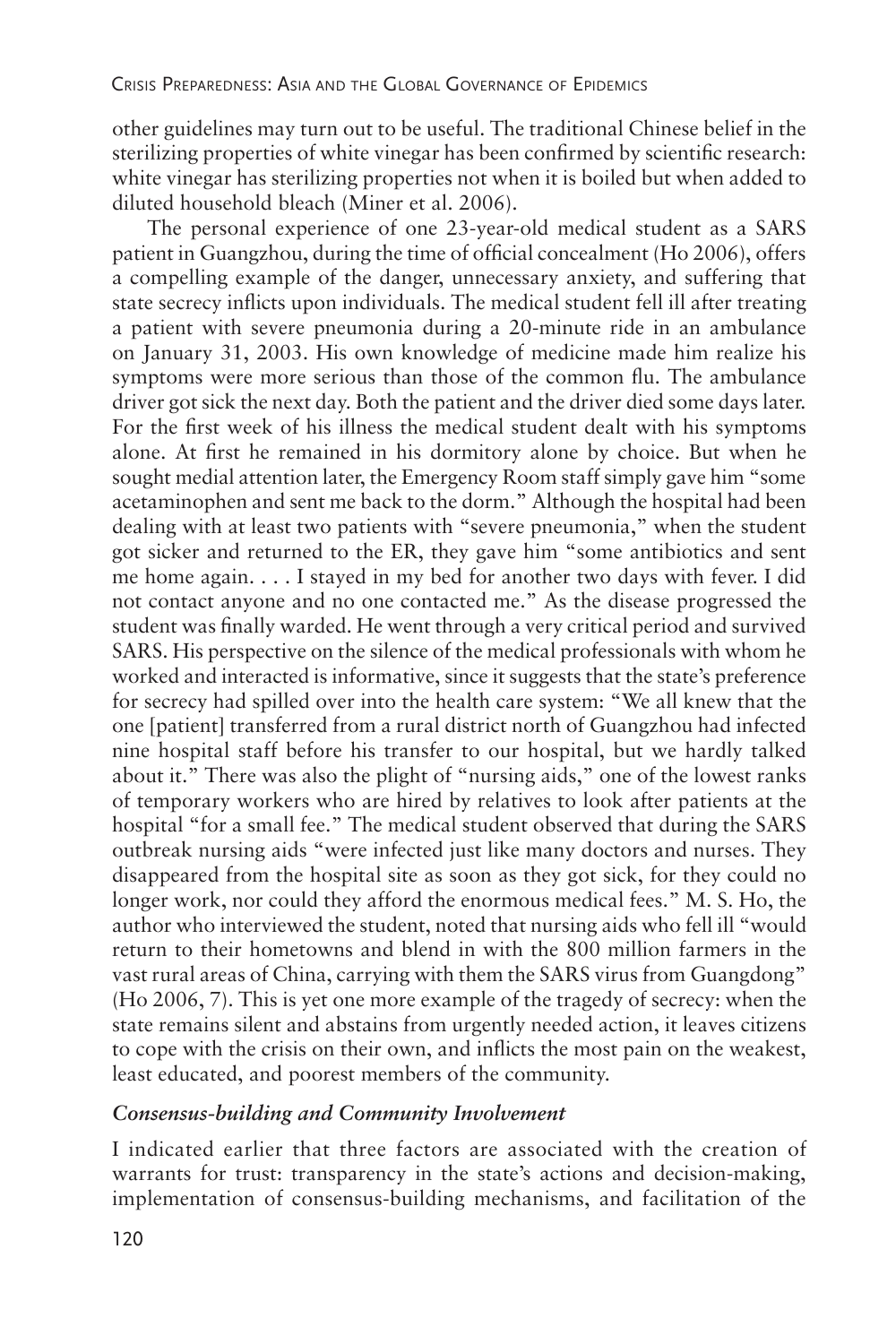community's involvement in crisis resolution. I turn now to the second and third factors.

The consensus-building mechanisms I discuss here are most likely to be devised in democratic systems of government, because these mechanisms presuppose respect for citizenry and a commitment to share rather than to conceal information. State authorities need to concern themselves with consensusbuilding to bring all the different sectors of the community together as partners in the collective endeavor of conquering a common problem or threat, whether it is poverty, crime, addiction, or an infectious disease epidemic, or other shared problem. For public health, three consensus-building mechanisms are necessary. First is the distribution of objective—that is, empirically verifiable—information on the problem and on its nature, etiology, diagnosis, and prognosis. Second is the distribution of objective—again, empirically verifiable—information on the range of available solutions, and on the known benefits and risks of the recommended solutions. The key feature of these two types of information is that they *must* be empirically verifiable, which makes them the exact opposite of propaganda. Propaganda is the exercise in "mass suggestion or influence through . . . the dexterous use of images, slogans and symbols that play on our prejudices and emotions" (Pratkanis and Aronson 2001, 11). History shows that opportunistic politicians and interest groups do not hesitate to use propaganda to take advantage of people's vulnerability during a health crisis (Barry 2004, Baldwin 2005). In contrast, in the battle against an epidemic, the goal is to educate the population on all known relevant aspects of the problem at hand, all possible solutions available, and the current limits of that knowledge.

These two first steps toward consensus-building provide the community with complete and useful information on the problem and on what the community can do, collectively and individually, to solve the problem. As discussed earlier, information sharing in a transparent and verifiable manner is conducive to creating and strengthening trust.

However, research findings indicate that information on a disease threat and possible preventive action does not necessarily lead the target population to put into practice the recommended actions. In other words, information alone is insufficient to motivate preventive behavior (Gochman 1997; Quah 1985, 1988; Quah and Lee 2004). Thus, a third step is necessary: to identify and introduce incentives to practice preventive action. This third consensus-building mechanism is indispensable, because in the prevention of infectious disease epidemics it is crucial to ensure that all members of the affected community follow the recommended preventive actions. Like all infectious disease epidemics, SARS showed us clearly that one individual's actions may be enough to spread the disease to unsuspecting communities.

When the problem or crisis is sufficiently serious—to the point of threatening life and limb—the desire for safety becomes the built-in incentive to follow a recommended course of action that is believed to be effective. This desire for safety works as an incentive if two of the warrants for trust (Wuthnow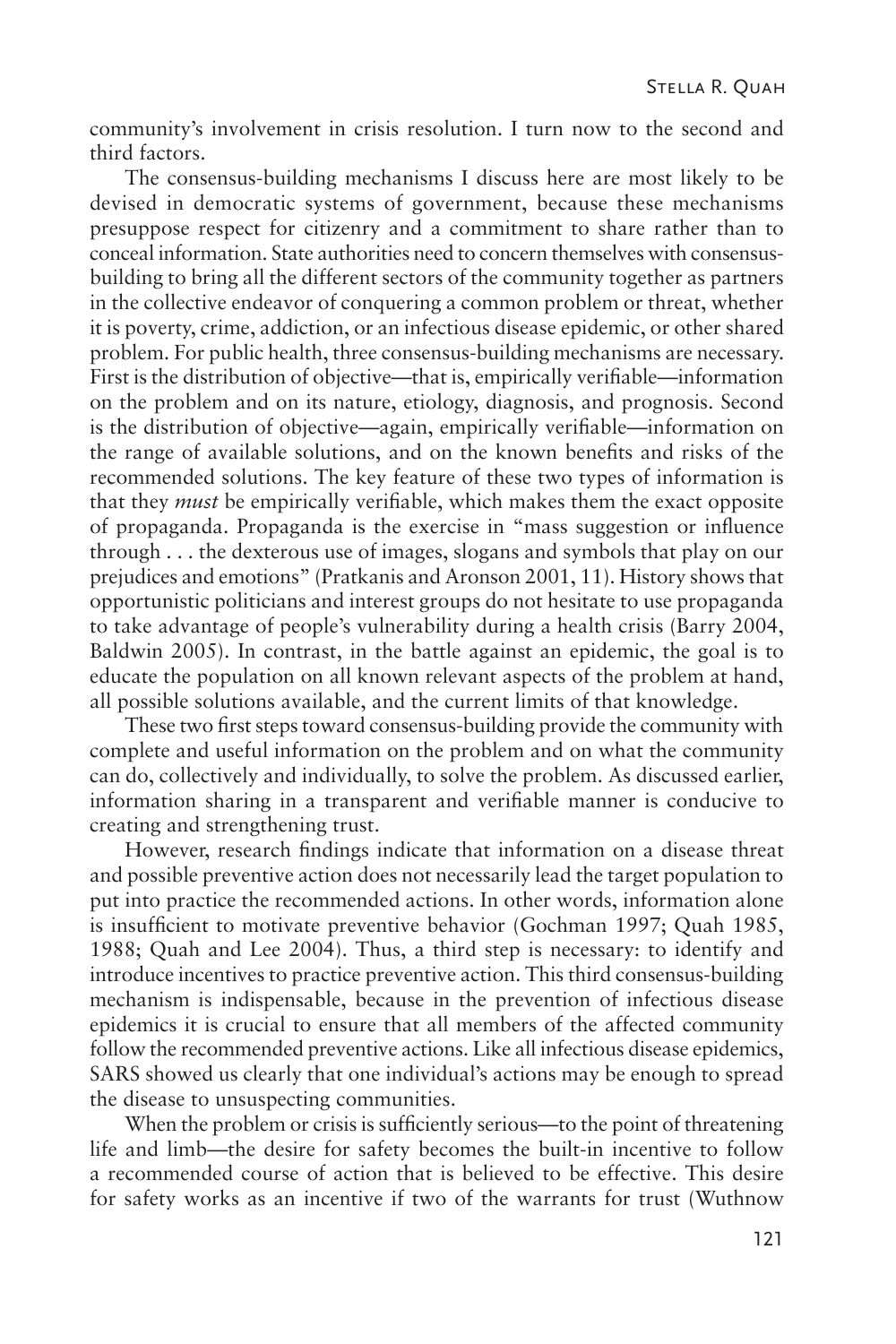2004) are present: effectiveness and competence. Effectiveness occurs when the community regards health authorities as capable of getting the job done or achieving the desired results, and believes that the government has the required resources to deal with the crisis and is able to mobilize them. Competence applies when the community perceives the health authorities as having appropriate training, information, skills, and talents to control the crisis and protect the population.

To facilitate the community's cooperation and involvement, the state must not only share information but also create diverse channels of communication. But effective communication must be a two-way system, rather than a top-down transmission of directives. Community feedback and queries from individuals, groups, associations and other sectors of civil society are crucial elements in the health authorities' search for solutions to the crisis and in its effective implementation of those solutions.

#### **Toward Successful Governance of Epidemics**

Legislation is an integral part of the traditional management of epidemics, both in the national and international arenas (Gostin 2004; Patterson and London 2002, Taylor 2002, Whitman 2000, James at al. 2006, Quah and Lee 2004). In this discussion, however, I take legislation as a given and focus instead on this wider principle: The *sine qua non* of successful crisis governance is the groundwork that is laid before the crisis. This principle has been recognized in various fields. In his assessment of leadership moments in organizations, management expert Michael Useem (1998) explains that the required groundwork includes "a strong culture with good lines of interior communication, mutual understanding, and shared obligation," all of which "are essential ingredients to ensure that your team, your organization, or your company will perform to its utmost when it is most needed" (1998, 64). Sociologist Amitai Etzioni (1993) stresses the same point with respect to government and the citizenry in nation states. My research indicates that the same requirement applies to the successful management of health crises (for example, infectious disease epidemics) by the state and its citizens. I propose in this chapter that community involvement, transparency, consensus-building, and efforts at strengthening trust constitute the groundwork needed to create prompt and effective responses to a crisis (see Figure 1). These features take time to build. Crises are likely to cause more harm and take longer to resolve in countries where the spectrum of factors needed for successful governance (collective informed consent, transparency, procedures for consensus-building mechanisms, and the warrants for trust) is weak or not present when the crisis strikes.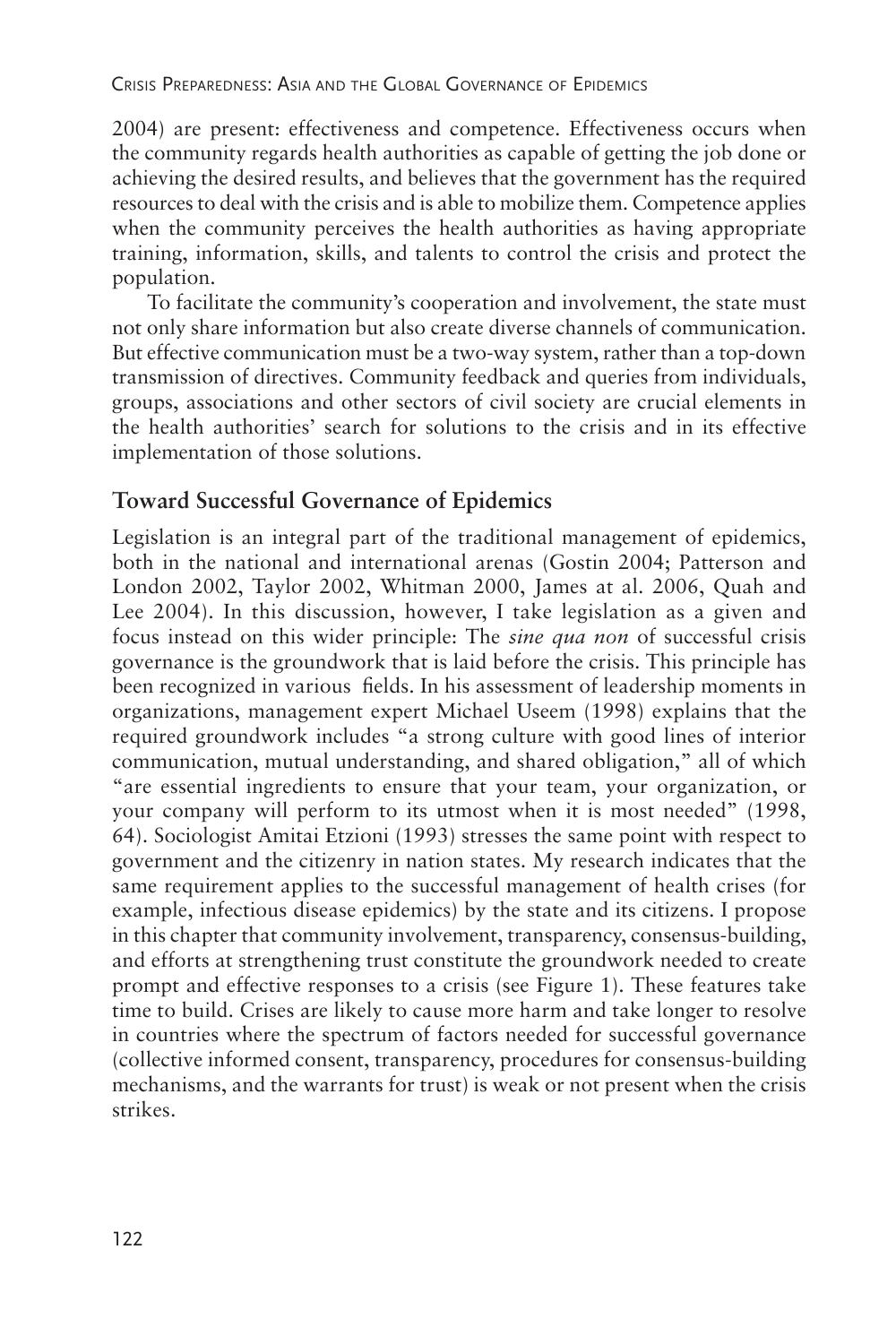

**Figure 6.1. Main Factors Influencing the Governance of Epidemics**

Note: The solid-line boxes indicate the factors discussed in this chapter. Factors in the dotted-line boxes are discussed elsewhere (Quah 2007).

The governance of SARS in some Asian countries illustrates the importance of preliminary groundwork. For example, community involvement and the three consensus-building mechanisms were already present in Singapore before SARS struck (Quah and Lee 2004). Whatever medical experts knew at the outset about the disease's etiology, diagnosis, and prognosis was passed to the population through all mass media channels. New channels were created to reach more people, including a dedicated television channel, several public websites, and other website pages that many organizations set up to provide SARS prevention guidelines to their members and employees. Technical and scientific information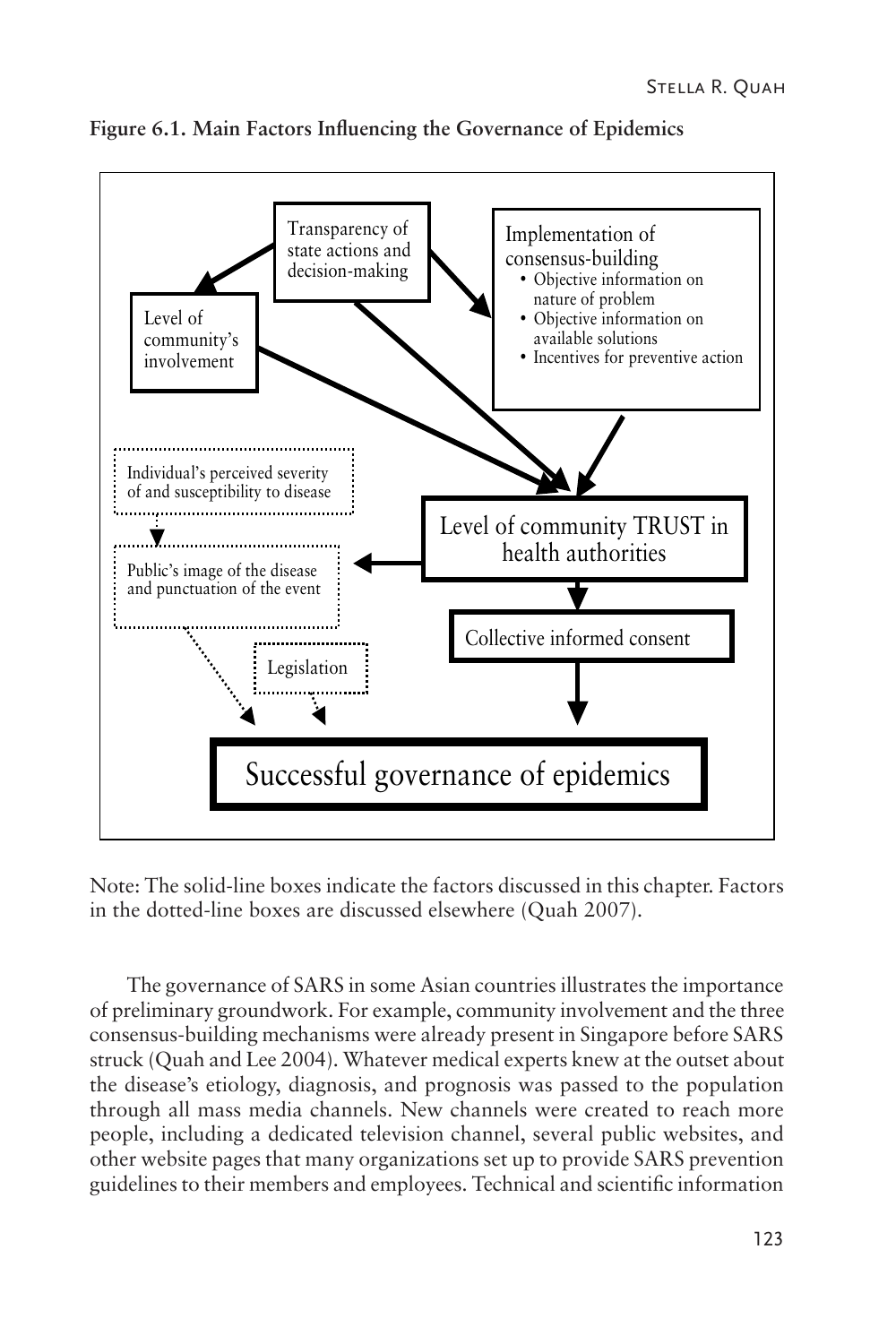on the SARS coronavirus were publicized in various ways—from cartoons to pamphlets and from TV to radio programs—to facilitate understanding among people from all walks of life. Basic preventive actions that every person was to follow during the outbreak included taking and recording one's body temperature twice a day with one's personal thermometer;<sup>3</sup> washing hands thoroughly as often as necessary; modifying the daily practice of sharing meals by using separate serving utensils even when eating at home with one's family members (a traditional Asian practice is to serve dishes in common plates or large bowls from which each person around the table partakes); and strictly limiting outside-home activities (Quah and Lee 2004, Chua 2004, James et al. 2006). Those preventive actions impinged upon everyone's daily life but the major incentive of following the recommended precautions was that those precautions were effective in preventing the spread of the disease.

It should be noted that at the start of the epidemic there was considerable uncertainty in medical circles about the nature of the infection and how to prevent it. This situation was conveyed to the population and information was updated continuously as more knowledge about the disease was acquired. Meanwhile, scientific research was accelerated, through active networking on both the international and the local levels. One outcome of local research was the cooperation between the Defense Science and Technology Agency and Singapore Technologies Engineering to develop thermal imaging scanners, which were installed at all Singapore's ports of entry to detect fever among passengers leaving and arriving. The scanners became "hot items sought by Asian governments battling SARS," including Hong Kong, the Philippines, China, Taiwan, and Thailand (Deutsche Press-Agentur 2003).

Battling the SARS outbreak in Singapore was an exercise in collective learning, but the goal of collective action was safety: to control and stop the disease outbreak. This goal served as the best incentive for the community to follow the recommended preventive actions. Subsequently, as added incentives, arrangements were put in place to minimize the financial cost of quarantine and other preventive measures for individuals and organizations (James et al. 2006).

Many countries affected by the SARS outbreak could not respond in the same systematic manner. Within the health care system, hospitals were at the forefront of the epidemic, but as a study of hospitals in Laos, Taiwan, and Thailand reveals, there was discordance between the hospital epidemic control guidelines and the implementation of those guidelines (Lee et al. 2004). Requests for preventive action by health authorities in several countries were originally greeted with noncooperation (Foreman 2003). China's extremely inadequate governance of epidemics such as HIV/AIDS and SARS is well documented (Saich 2006, Ho 2006, Baldwin 2005).

Other countries, too, have faltered. In the absence of the governance groundwork just discussed, Taiwan faced serious setbacks while trying to manage the SARS outbreak at the beginning of the epidemic. One of the major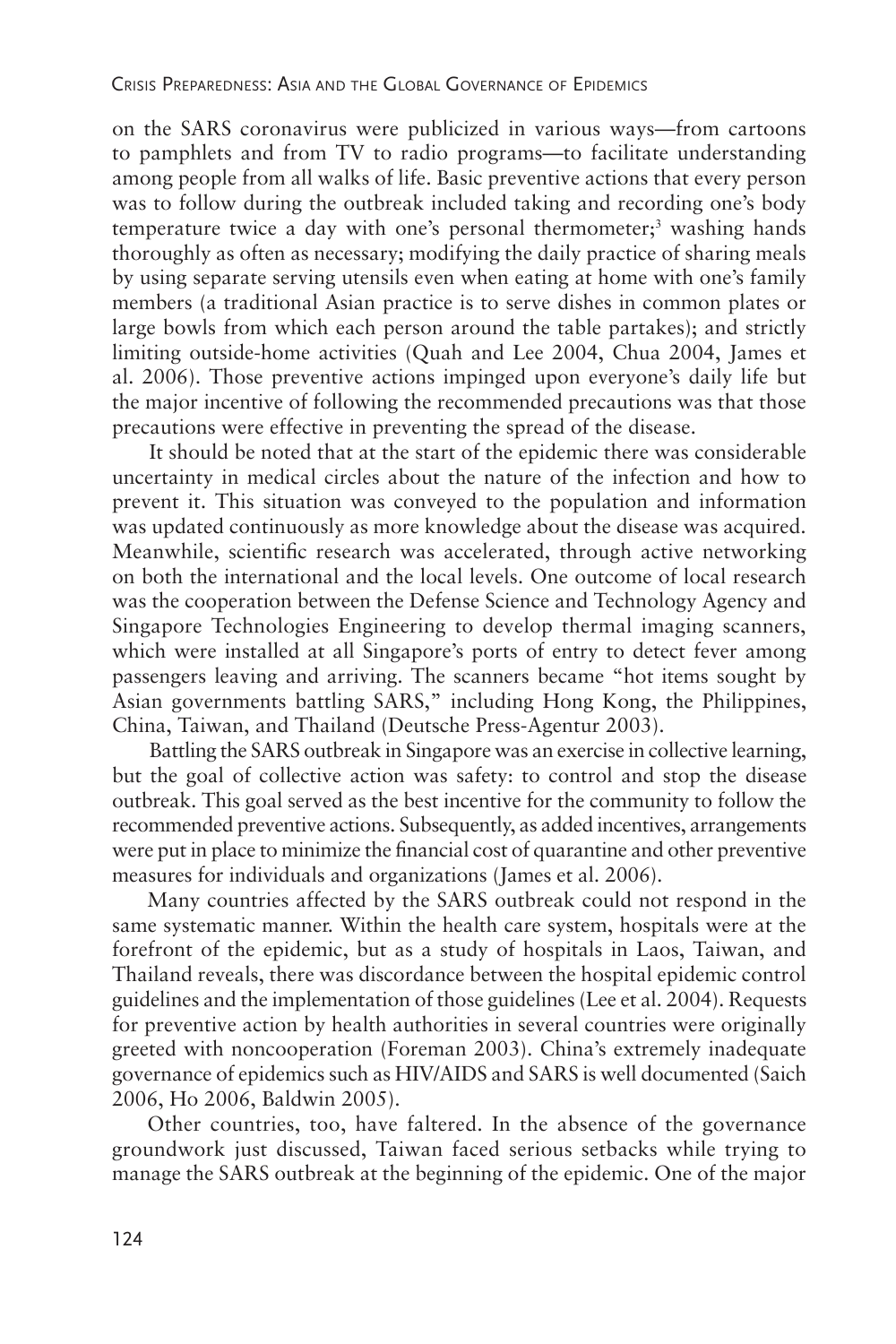management problems was the reluctance of the Taiwanese population, and even health care personnel, to follow the health authorities' recommendations, particularly concerning quarantine. The first SARS case in Taiwan was diagnosed "in early March 2003" (Deng et al. 2006, 16). On April 21, 2003, Taipei's health authorities declared the Hoping Hospital in quarantine for two weeks, as the hospital had ten probable SARS cases and some staff members had been infected. The public health experts had determined correctly that quarantine was the safest course of action. Even so, some 30 nurses and other health care workers protested raucously. Some tossed "bottles and paper out of windows and displayed banners saying "Wrong Policy" and "Long, Long 14 days" (Foreman 2003, Wu 2003). Explaining to a reporter why people did not follow quarantine regulations, one Taiwanese public health expert said, "Taiwan is too democratic to execute quarantine with an iron fist like Singapore. But, more importantly, quarantining is disruptive of people's lives. The government needs . . . to find a way to accommodate their needs" (Shu 2003). His comments reveal the absence of the necessary groundwork to face the epidemic, particularly the lack of accurate information on the nature of the disease, the low level of trust that the community placed in their health authorities, and consequently, the absence of collective informed consent.

By its very nature, informed consent cannot be forced upon a community. Baldwin explains this point well in his historical analysis of disease and democracy: "Modern democratic societies could not control citizens' behavior through prescribing conduct. . . . Instead, they sought to rear, educate and persuade inhabitants to act as members of a civilized polity" (2005, 263). As the SARS epidemic developed and spread to other countries, a process of learning by doing began to take place.

#### **Conclusion**

I have argued in this chapter that without the crucial factors of effective channels for community participation in decision-making, transparency, effective democratic mechanisms of consensus-building, warrants for citizens' trust in the health authorities, and collective informed consent, the prospect of successful governance of health crises remains uncertain.

Hopefully, today we are wiser from the SARS experience, but future epidemics may find some countries still unprepared. The governance of epidemics is a serious concern because in the realm of infectious disease epidemics, we live in a borderless world. A vivid reminder of this is the avian influenza threat, which comes from the organized smuggling of poultry (either live birds or raw meat) across Asia and Europe (Rosenthal 2006) and very likely in other world regions. In addition to natural bird migration, illegal trade fuels the spread of the A(H5N1) virus that causes avian influenza, and must be counteracted with "tough" legislation (Bradsher 2006). But human air travel is potentially a more rapid mode for transmitting the virus (compared to the usual "natural" spread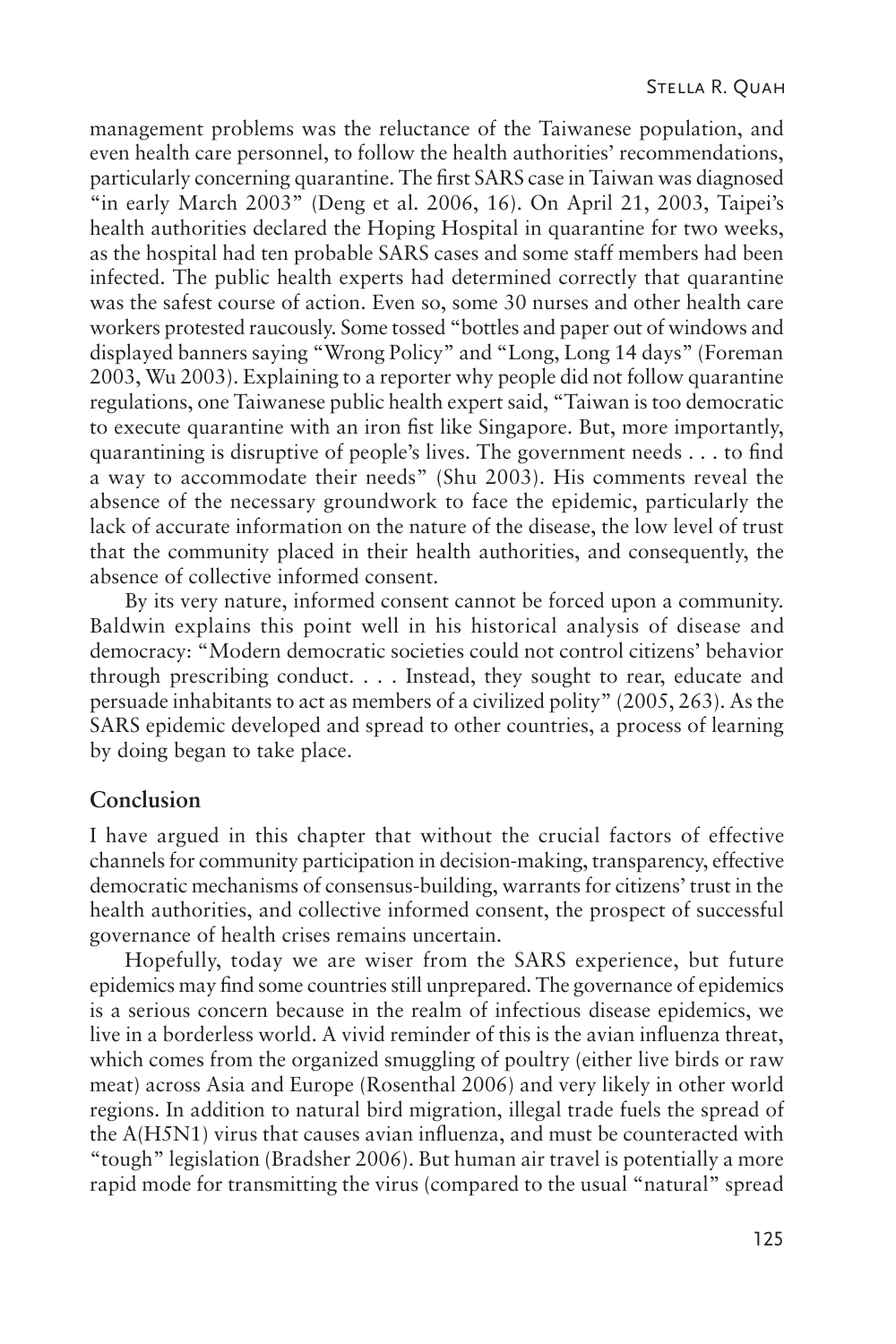through bird migration), and requires the urgent attention and cooperation of governments everywhere (Lim 2006; Omi 2006, viii).

Some of the actions taking place in countries currently battling the avian influenza outbreak among fowl give cause for optimism. One of the actions, for example, is to provide public announcements on what authorities are doing about the disease (Chou 2005), such as setting up emergency surveillance arrangements. Such regular publicity keeps the topic in the media and ensures that people remain alert to the problem. Nevertheless, as one experienced epidemiologist declared, surveillance systems "can be set up very quickly" but "this is not a mode of operation we should come to depend on" (Foege 2000, 214).

There are also indications that the groundwork for successful governance of future epidemics has not begun in some countries and that very few have learned from the SARS outbreak. International experts express concern about China's level of preparedness for a new epidemic, because of its inadequate monitoring mechanisms for infectious diseases at the county and village levels (Blumenthal and Hsiao 2005, 1169); its persistent tendency toward secrecy (Agence France-Presse 2005, Osnos 2005, McCord 2005); and the danger of corruption in handling a massive inoculation of poultry in the country (Bezlova 2005). The manner in which the culling of birds and poultry is being planned and implemented to avoid an Avian flu epidemic also indicates that the lessons from SARS on the importance of collective informed consent have not been learned. The task is multiple and challenging: to reach farmers (usually poorly educated) in remote rural areas, to communicate to them the seriousness of the disease and the necessity of bird culling—which typically terminates their main source of income—and to provide real incentives for their cooperation. However, in many affected countries, including Iran, Turkey, Romania, Ukraine, Moldova, and Nigeria, the health authorities apparently have concentrated their energies on the logistics of bird slaughtering (transport of slaughtering equipment, personnel, paraphernalia, and the like) but have neglected or paid less attention to informing the farmers of the etiology, diagnosis, and prognosis of the epidemic affecting their flocks and, particularly, to explaining the nature, justification, and effectiveness of culling as preventive action. Not surprisingly, farmers have protested and failed to cooperate. Some have even tried to salvage their source of livelihood by hiding their ducks and chickens from inspectors (Farmani 2006, Cheviron 2006, Ingham 2006, *Rompress* 2005, Chiriac 2005, Akhaine et al. 2006). The affected farmers are naturally anxious and wary of health inspectors, unwilling to trust government officials from faraway cities. In the farmers' eyes, most officials know nothing about farming and do not care what happens to farmers.

Finally, then, in addition to the factors needed to create informed consent, the governance of a health crisis or epidemic must include effective international and national coordination. The international or global governance of infectious diseases has received considerable attention (Fidler 2004a and 2004b, Whitman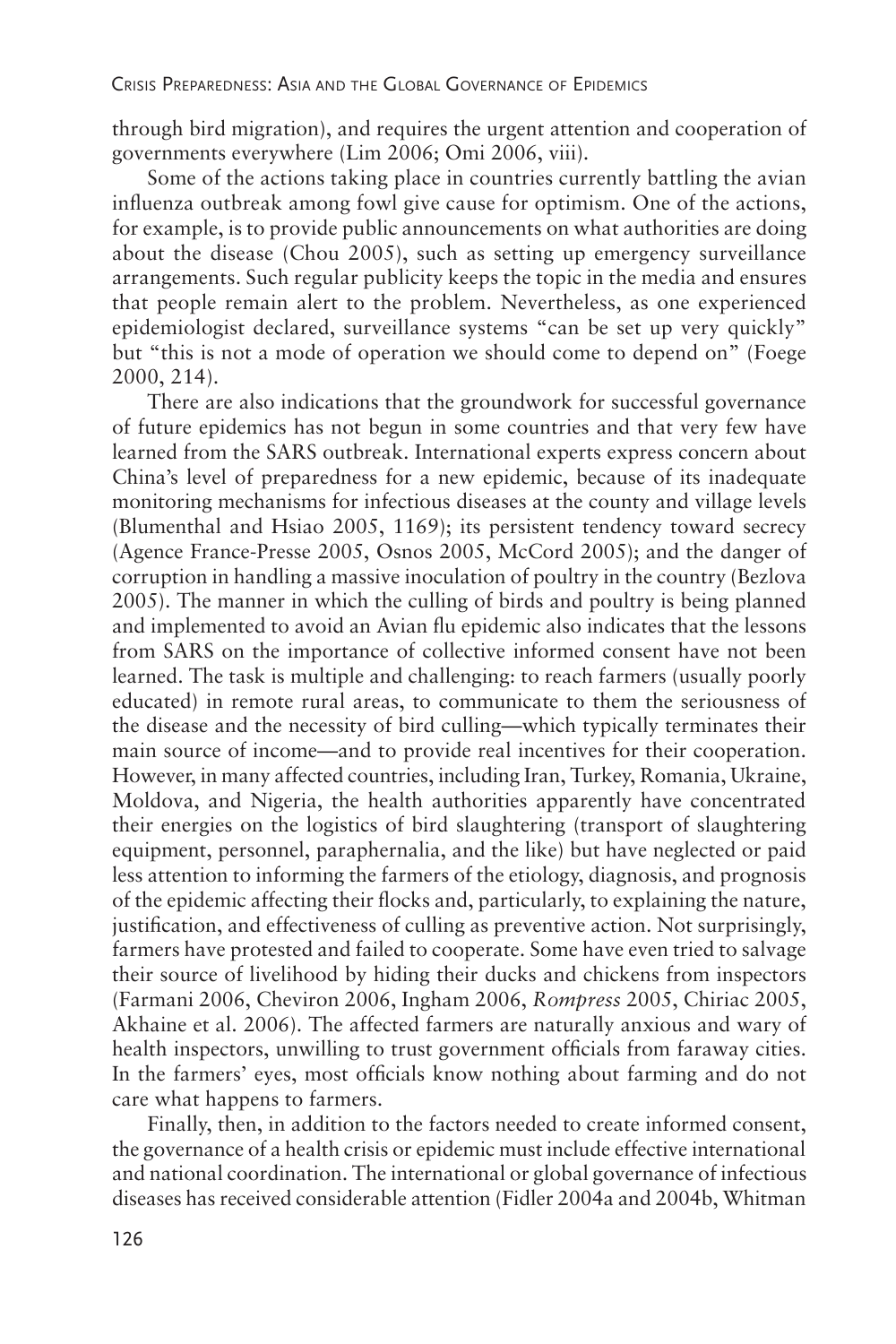2000, Taylor 2002, Gostin 2004). Equally important are national governments' arrangements to adapt internal procedures and personnel and to shift their civil service and health care systems into a crisis management mode. Such internal arrangements will vary across countries, given differences in political system, political ideology, geographical constraints, and socioeconomic context.

Still, irrespective of these differences, three arrangements are likely to bear fruit in most countries. The first is the active coordination of ministries and other state agencies to share information, to deal with the problem in a synchronized fashion, and to respond to the crisis promptly and consistently. The second is to design a multi-pronged approach to the solution of the health crisis. No single solution is likely to be sufficient in combating an epidemic. A multi-pronged approach means rallying significant sectors of society to cooperate—including, among others, scientists, professionals, security experts, university students, schools, the armed forces, religious groups, retired people, businesses, and nongovernmental organizations. This collaborative effort may be formalized by establishing one or more task forces entrusted with specific responsibilities. The third arrangement begins by using existing legislation. Then, because each crisis or epidemic brings its own demands, health authorities must be prepared to introduce specifically designed regulations to deal with each crisis within the framework of collective informed consent. These three additional arrangements require, of course, constant fine-tuning, in light of advances in technological and scientific knowledge, the nature of the disease, and changes in the demographic, socioeconomic, and cultural features of a given population.

#### **Notes**

1. Some readers may like to know that Russell Hardin (2002, 155–56) labels this citizens-government situation "quasi trust." In Hardin's opinion, quasi trust differs from individual-to-individual trust relations, in which each individual has some knowledge of the other that helps him or her to estimate the other's trustworthiness. Hardin suggests that quasi trust occurs in all situations involving institutions and other collective entities because "it is grounded in inductive extrapolation from past behavior or reputation"  $(2002, 156)$ . Hardin correctly points to extrapolations, but it is commonly recognized in the literature that such an extrapolation is present in most situations involving trust. I therefore continue to use the term "trust" in this discussion.

2. The first SARS cases were seen in Foshan, a city in the southern Chinese province of Guangzhou, in November 2002. Clinicians originally mistook these cases as possible avian flu but later labeled them "atypical pneumonia." However, no reports or surveillance followed because "pneumonia, atypical or otherwise" is not on China's list of communicable infectious diseases. As a result, the outbreak "was kept from the public in Guangdong until February 11," when the epidemic was reported to the World Health Organization (WHO) after the Guangdong Provincial Health Bureau "initiated an inquiry based upon reports received from Hong Kong's Global Outbreak Alert and Response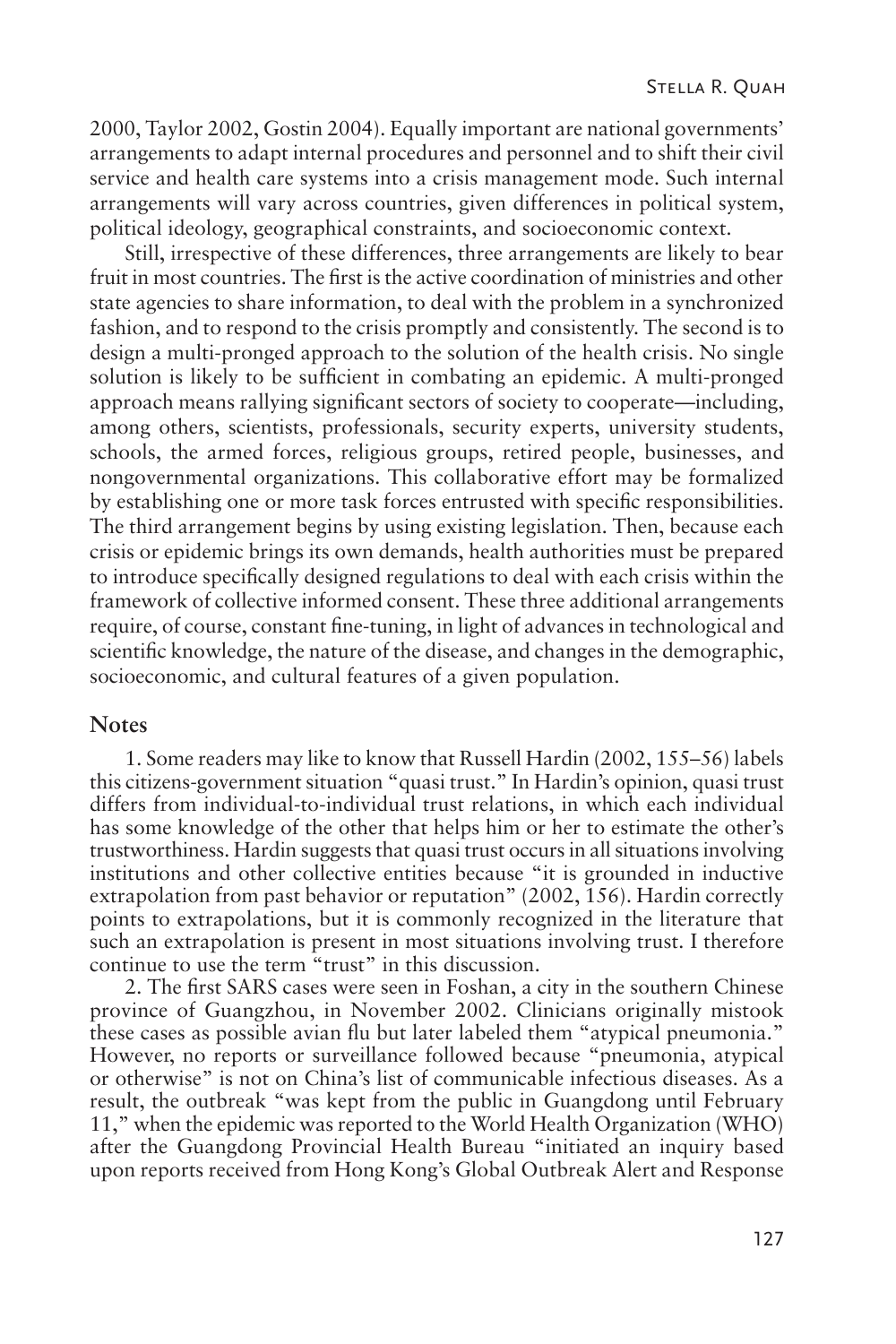Crisis Preparedness: Asia and the Global Governance of Epidemics

Network (GOARN)," a network set up by WHO" after September 11, 2001 (Kaufman 2006, 53–68).

3. The Singapore government distributed free thermometers to all educational institutions' students and teachers, as well as to the armed forces, civil service, to any other organizations that requested them, and to individuals through clinics and hospitals and other health care institutions (Chua 2004, James et al. 2006).

#### **References**

- Abdullah, Abu S.M., Brian Tomlinson, Clive S. Cockram, and G. Neil Thomas. "Lessons from the Severe Acute Respiratory Syndrome Outbreak in Hong Kong," *Emerging Infectious Diseases* 9, no. 9 (September 2003): 1042–45.
- *Agence France-Presse.* "China Dismally Unprepared for Bird Flu Crisis: Expert." May 25, 2005, Paris.
- Akhaine, Sanone, Frances Obinor, Babatola Adeyemi, and Farotimi Oluwole. "Authorities Kill 45,000 Chickens in Northern Nigeria over Flu Fears." *The Guardian on Saturday,* February 11, 2006, Lagos.
- Baldwin, Peter. *Disease and Democracy: The Industrialized World Faces AIDS*. Berkeley, CA: University of California Press, 2005.
- Barry, John M. *The Great Influenza: The Epic Story of the Deadliest Plague in History*. New York: Penguin Books, 2004.
- Bezlova, Antoaneta. "Corruption May Stymie Fowl Inoculation Drive." *Inter Press Service*, November 25, 2005, Beijing.
- Blumenthal, David, and William Hsiao."Privatization and Its Discontents—The Evolving Chinese Health Care System." *New England Journal of Medicine* 11 (September 15, 2005): 1165–70.
- Bradsher, Keith. "Health Officials Call for Long-term Spending on Bird Flu." *New York Times*, January 17, 2006 <http://www.nytimes.com/2006/01/17/ health>. Accessed January 17, 2006.
- Brown, Margaret L. "Compensating for Distrust among Kin." Pp. 167–91 in *Distrust*, ed. Russell Hardin. New York: Russell Sage Foundation, 2004.
- Burris, Scott. "Surveillance, Social Risk, and Symbolism: Framing the Analysis of Research and Policy." *Journal of Acquired Immune Deficiency Syndromes* 25 (2000): 120–27.
- Cheviron, Nicolas. "Pigeon Culling in Turkey Ruffles Feathers." *Agence France-Presse*, January 19, 2006. Istanbul.
- Chiriac, Laura. "Poultry Slaughter Leaves Romanian Villagers Worried about Livelihood." *Agence France-Presse*, October 16, 2005, Ceamurlia de Jos, Romania.
- Chiu, W., and V. Galbraith. "Calendar of Events." Pp. xv–xxviii in *At the Epicentre. Hong Kong and the SARS Outbreak*, ed. C. Loh and Civic Exchange. Hong Kong: Hong Kong University Press, 2004.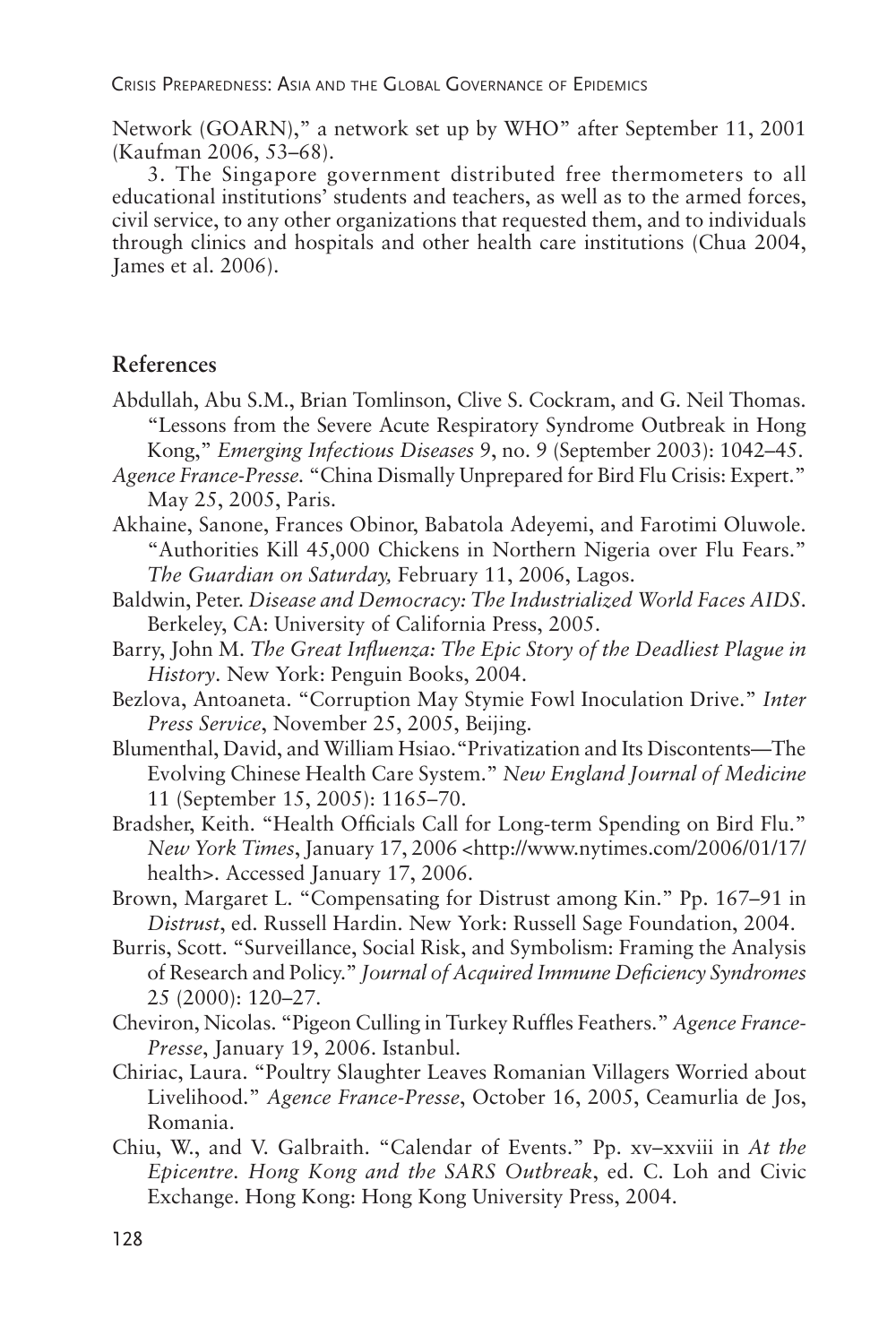Chou, Jenny. "Bird Flu Measures Made Public." *Taipei Times*, October 22, 2005.

Chua, M. H. *A Defining Moment: How Singapore Beat SARS*. Singapore: Stanford University Press, 2004.

D'Amelio, R., E. Tuerlings, O. Perito, R. Biselli, S. Natalicchio, and S. Kingma. "Global Review of Legislation on HIV/AIDS: The Issue of HIV Testing." *Journal of Acquired Immune Deficiency Syndromes* 28 (2001): 173–79.

- Deng, J. F., B. Olowokure, S. C. Kaydos-Daniels, H. J. Chang, R. S. Barwick, M. L. Lee, C. Y. Deng, S. H. Factor, C. E. Chiang, S. A. Maloney (The SARS International Field Team). "Severe Acute Respiratory Syndrome (SARS): Knowledge, Attitudes, Practices, and Sources of Information among Physicians Answering a SARS Fever Hotline Service." *Public Health* 120 (2006): 15–19.
- *Deutsche Press-Agentur*. "Singapore's Scanners to Detect Fevers Are Hot Item in Asia." April 29, 2003. <http://infoweb.newsbank.com>. Accessed May 30, 2003.
- Engelhardt, H. T. *The Foundations of Bioethics*. New York: Oxford University Press, 1986.
- Etzioni, Amitai. *The Spirit of Community: Rights, Responsibilities, and the Communitarian Agenda*. New York: Crown, 1993.
- Farmani, Hiedeh. "Iran Villagers Part with Precious Poultry." *Agence France-Presse*, January 18, 2006, Barasb, Iran.
- Fidler, David P. "Germs, Governance, and Global Public Health in the Wake of SARS." *The Journal of Clinical Investigation* 113, no. 6 (2004a): 799–804. ———. *SARS, Governance and the Globalization of Disease*. New York: Palgrave, 2004b.
- Foege, William. "Surveillance, Eradication and Control: Successes and Failures." Pp. 213–19 in *The Politics of Emerging and Resurgent Infectious Diseases*, ed. Jim Whitman. London: Macmillan Press, 2000.
- Foreman, William. "4,000 Told to Stay Home Due to SARS." *The Associated Press*, April 25, 2003, Beijing <http://infoweb.newsbank.com> Accessed May 30, 2003.
- Garrett, L. "The Lessons of HIV/AIDS." *Foreign Affairs* 84, no. 4 (2005): 51–64.
- Gochman, D. S., ed. *Handbook of Health Behavior Research. vol 1. Personal and Social Determinants*. New York: Plenum, 1997.
- Goddard, N. L., V. C. Delpech, J. M. Watson, M. Regan, and A. Nicoll."Lessons Learned from SARS: The Experience of the Health Protection Agency, England." *Public Health* 120 (2006): 27–32.
- Gostin, Lawrence O. "International Infectious Disease Law. Revision of the World Health Organization's International Health Regulations." *Journal of the American Medical Association* 291, no. 21 (2004): 2623–27.
- Haines, Andy, Francisco Becerra-Posada, Donald Berwick, et al."Informed Choices for Attaining the Millennium Development Goals: Towards an International Cooperative Agenda for Health-Systems Research." *The Lancet* 364, November 27, 2004, 1913–15.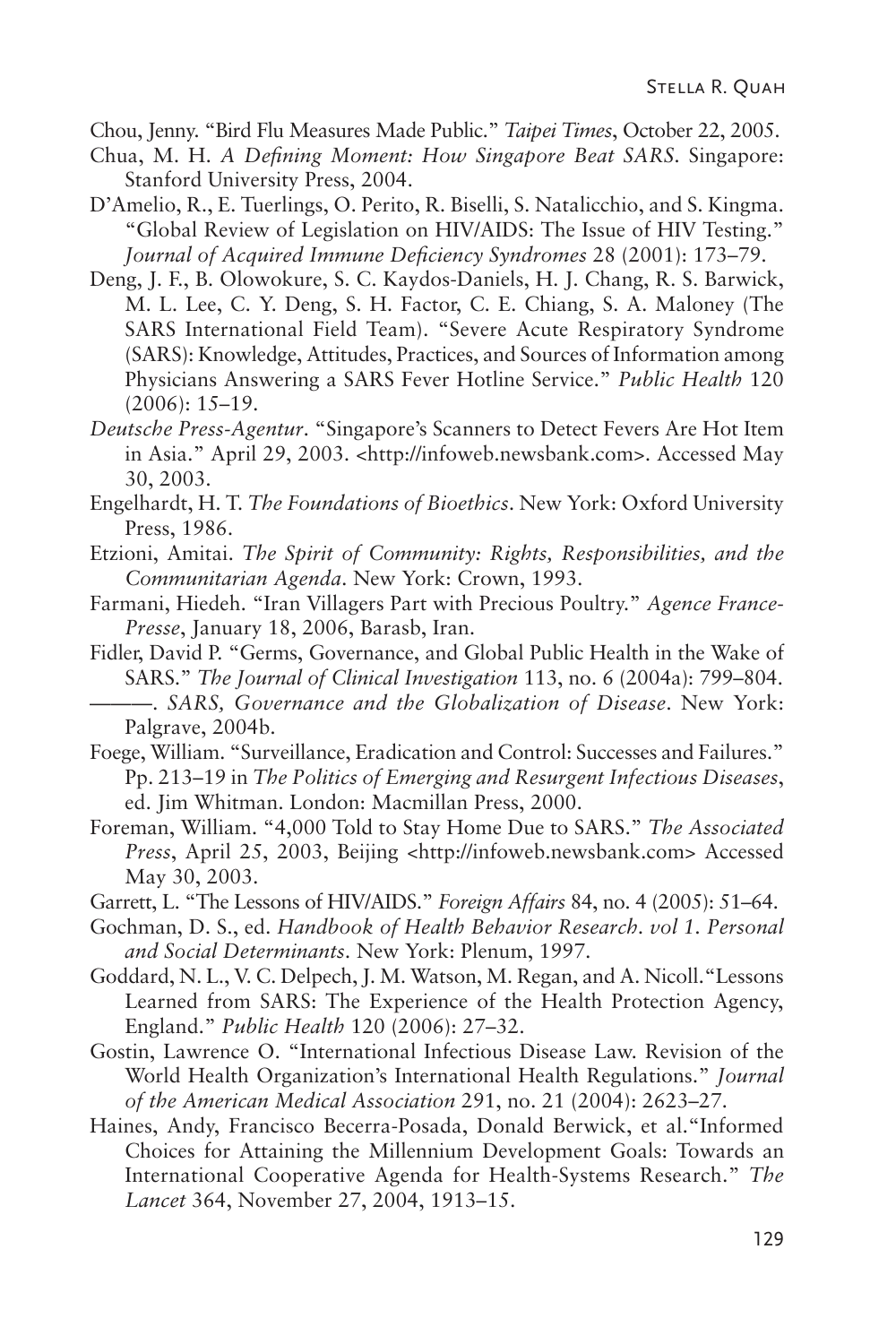Crisis Preparedness: Asia and the Global Governance of Epidemics

- Halperin, Daniel T., Markus J. Steiner, Michael M. Cassell, et al."The Time Has Come for Common Ground on Preventing Sexual Transmission of HIV." *The Lancet* 364, November 27, 2004, 1913–15.
- Hardin, Russell. *Trust & Trustworthiness*. New York: Russell Sage Foundation, 2002.
- ———, ed. *Distrust*. New York: Russell Sage Foundation, 2004.
- Harrington, John A. "The Instrumental Uses of Autonomy: A Review of AIDS Law and Policy in Europe." *Social Science & Medicine* 55 (2002): 1425–34.
- Harrison, M. *Disease and the Modern World. 1500 to the Present Day*. Cambridge, UK: Polity Press, 2004.
- Ho, Mei-Shang. "I Think I Got 'That Disease': An Interview with a Medical Student Who Had Recovered from SARS in Guangzhou, China." *Public Health* 120 (2006): 6–7.
- Ingham, Richard. "Local Farming Practices, Monitoring Problems Helped Drive Bird Flu in Turkey." *Agence France-Presse*, January 9, 2006, Paris.
- James, L., N. Shindo, J. Cutter, S. Ma, and S. K. Chew. "Public Health Measures Implemented during the SARS Outbreak in Singapore, 2003." *Public Health* 120 (2006): 20–26.
- Kaufman, Joan. "SARS and China's Health-care Response. Better to be Both Red and Expert!" Pp. 53–68 in *SARS in China: Prelude to Pandemic?* Edited by Arthur Kleinman and James L. Watson. Stanford: Stanford University Press, 2006.
- Kleinman, Arthur, and James L. Watson, eds. *SARS in China: Prelude to Pandemic?* Stanford: Stanford University Press, 2006.
- Kleinman, Arthur, and Sing Lee. "SARS and the Problem of Social Stigma." Pp. 173–95 in *SARS in China: Prelude to Pandemic?* Ed. Arthur Kleinman and James L. Watson. Stanford: Stanford University Press, 2006.
- Klosinski, Lee E. "HIV Testing from a Community Perspective." *Journal of Acquired Immune Deficiency Syndromes* 25 (2000), S94–S96.
- Lee, Dominic T.S., and Kwok Wing Yun. "Psychological Responses to SARS in Hong Kong—Report from the Front Line." Pp. 133–47 in *SARS in China: Prelude to Pandemic?* Ed. Arthur Kleinman and James L. Watson. Stanford: Stanford University Press, 2006.
- Lee, Nolan E., Potjaman Siriarayapon, Jordan Tappero, et al. "Infection Control Practices for SARS in Lao People's Democratic Republic, Taiwan, and Thailand: Experience from Mobile SARS Containment Teams, 2003." *American Journal of Infection Control* 32, no. 7 (2004): 377–83.
- Lim, Meng-kin. "Bird Flu: Pandemic Flu Preparation: An Unheeded Lesson from SARS." *British Medical Journal* 332, April 15, 2006, 913.
- Lo, Bernard, Leslie Wolf, and Sohini Sengupta. "Ethical Issues in Early Detection of HIV Infection to Reduce Vertical Transmission." *Journal of Acquired Immune Deficiency Syndromes* 25 (2000): S136–S143.
- McCord, Mark. "Once Secretive Countries Opening Up about Bird Flu." *Agence France-Presse*, Hong Kong, October 25, 2005.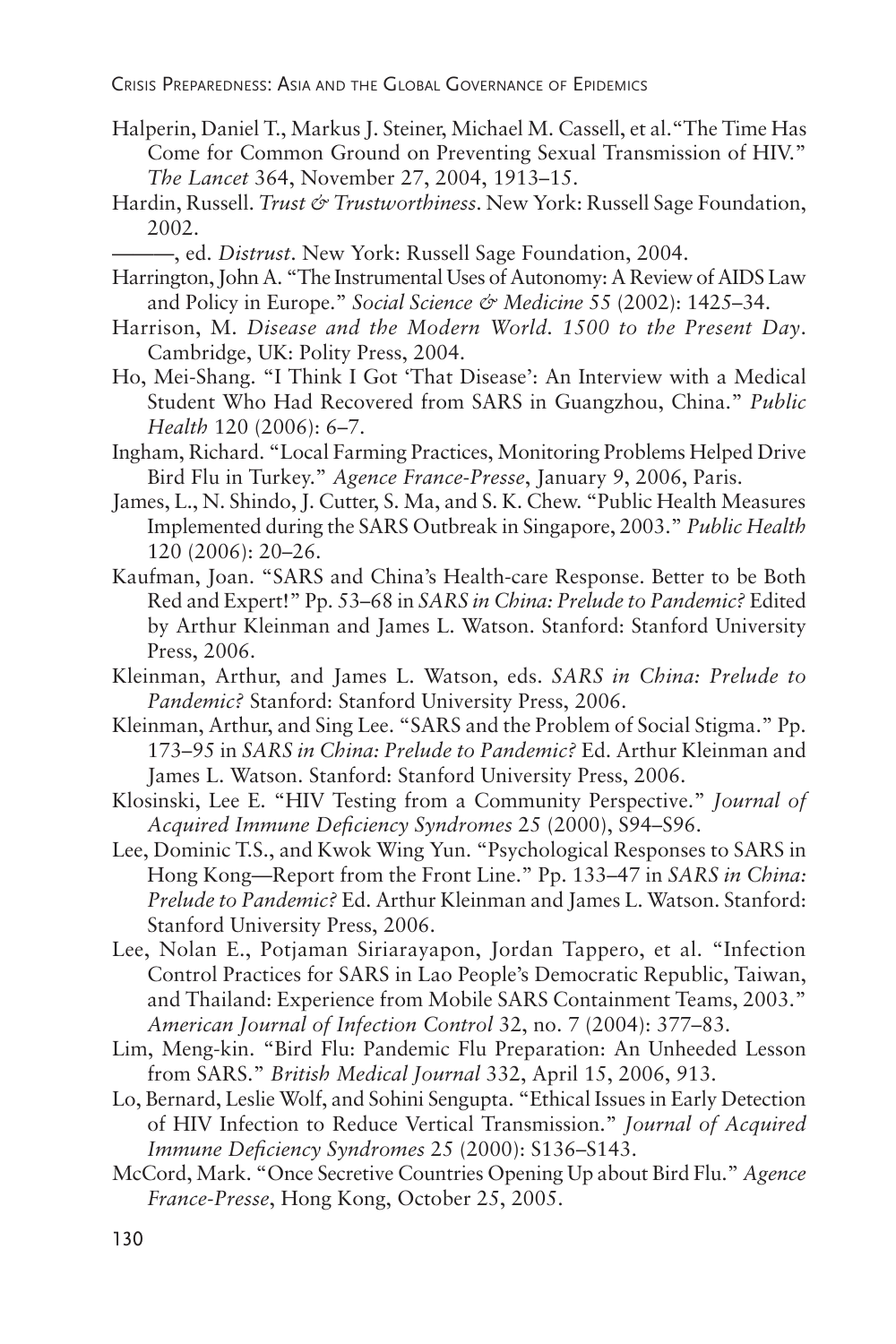- Merson, Michael H. "Early Detection: The Next Steps." *Journal of Acquired Immune Deficiency Syndromes* 25 (2000): S157–S159.
- Miner, N., J. Dunham, B. Musgrove, and V. Harris. "A Commonly Available Household Sterilant. Paper presented at the American Society for Microbiology 2006 Biodefense Research Meeting, February 17, 2006, Washington DC: ASM, 2006.
- Murnighan, J. Keith, Deepak Malhotra, and J. Mark Weber. "Paradoxes of Trust: Empirical and Theoretical Departures from a Traditional Model." Pp. 293–326 in *Trust and Distrust in Organizations. Dilemmas and Approaches*, ed. Roderick M. Kramer and Karen S. Cook. New York: Russell Sage Foundation, 2004.
- Olowokure, Babatunde, and C. Roth. "Mini-Symposium Severe Acute Respiratory Syndrome (SARS): Reshaping Global Public Health." *Public Health* 120 (2006): 3–5.
- Omi, Shigeru. "Overview." Pp. vii-x. In *How a Global Epidemic Was Stopped*, ed. theWorld Health Organization, Geneva: WHO, 2006.
- Osnos, Evan. "China's Past Stirs Fears of Future. Avian Flu Experts Are Wary of Nation's History of Secrecy and Delay in Handling Medical Crisis." *Chicago Tribune*, November 2, 2005. p. 1.
- Patterson, David, and Leslie London. "International Law, Human Rights, and HIV/AIDS." *Bulletin of the World Health Organization* 80, no. 12 (2002), 964–69.
- Pratkanis, A., and E. Aronson. *Age of Propaganda: The Everyday Use and Abuse of Persuasion*. Revised Edition. New York: Henry Holt & Company, 2001.
- Quah, Stella R. "The Health Belief Model and Preventive Health Behaviour in Singapore." *Social Science & Medicine* 21, no. 3 (1985): 351–63.
	- ———. "Private Choices and Public Health: A Case of Policy Intervention in Singapore." *Asian Journal of Public Administration* 10, no. 2 (1988): 207–24.
- ———. "Public Image and Governance of Epidemics: Comparing HIV/AIDS and SARS." *Health Policy*, 80 (2007), 253–72.
- Quah, Stella R., and Hin-Peng Lee. "Crisis Prevention and Management during SARS Outbreak, Singapore." *Emerging Infectious Diseases* 10, no. 2 (2004), 364–68.
- Radaev, Vadim. "Coping with Distrust in Emerging Russian Markets." Pp. 233–48 in *Distrust*, ed. Russell Hardin. New York: Russell Sage Foundation, 2004.
- Rollins, Joe. *AIDS and the Sexuality of Law: Ironic Jurisprudence*. New York: Palgrave, 2004.
- *Rompress*. "Romania, Ukraine, Moldova Set Up Task Force to Combat Bird Flu." October 18, 2005, Bucharest.
- Rosenthal, Elisabeth. "Bird Flu Virus May Spread by Smuggling." *New York Times,* April 15, 2006 <http://www.nytimes.com/2006/04/15/world/europe/ 15bird.html>. Accessed April 15, 2006.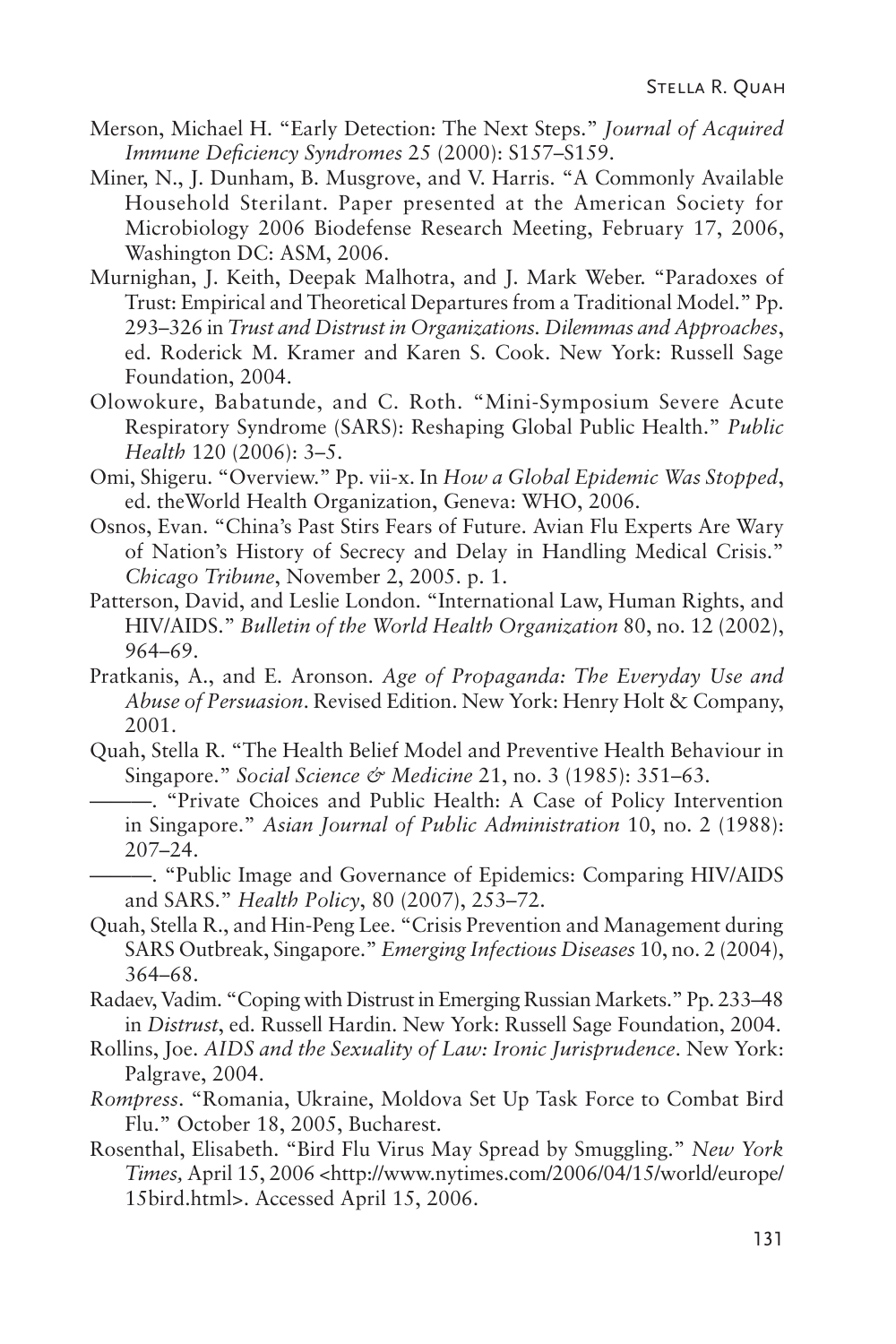- Saich, Tony. "Is SARS China's Chernobyl or Much Ado about Nothing?" Pp. 71–104 in *SARS in China: Prelude to Pandemic?* ed. Arthur Kleinman and James L. Watson. Stanford: Stanford University Press 2006.
- SARS Expert Committee. *SARS in Hong Kong: From Experience to Action*. Hong Kong: Report of the SEC, Hong Kong SAR Government, 2003.
- Shaw, Karen. "The 2003 SARS Outbreak and Its Impact on Infection Control Practices." *Public Health* 120 (2006): 8–14.
- Shu, Shin Luh. "SARS Epidemic Worsens in Taiwan. Home Quarantines Are Often Violated." *The Washington Post*, May 15, 2003, p. A16.
- Sim, Fiona, and Phil Mackie. "The Angel of Death: Reshaping Global Public Health." *Public Health* 120 (2006): 1–2.
- Singer, Merrill. "The Politics of AIDS." *Social Science & Medicine* 38, no. 10 (1994): 1321–42.
- Taylor, Allyn L. "Global Governance, International Health Law and WHO: Looking towards the Future." *Bulletin of the World Health Organization* 80, no. 12 (2002), 975–80.
- Taylor-Gooby, Peter, and Jens O. Zinn. "Current Directions in Risk Research: New Developments in Psychology and Sociology" *Risk Analysis* 26, no. 2 (2006): 397–411.
- Tilly, Charles. *Trust and Rule*. Cambridge: Cambridge University Press, 2005.
- United Nations. *The Siracusa Principles. International Covenant on Civil and Political Rights*. Annex to UN Document E/CN.4/1985/4, September 28, 1984. New York: United Nations, 1985.
- United Nations. *A More Secure World. Our Shared Responsibility. Report of the Secretary-General's High-Level Panel on Threats, Challenges and Change*. New York: United Nations Department of Public Information, 2004.
- Useem, Michael. *The Leadership Moment: Nine True Stories of Triumph and Disaster and Their Lessons for Us All*. New York: Three Rivers Press, 1998.
- U.S. Food and Drug Administration. *Guidance for Institutional Review Boards, Clinical Investigator Sponsors*. Washington, DC: USFDA, 2006 <http:// www.fda.gov/oc/ohrt/irbs/>. Accessed May 30, 2006.
	- ———. *The Belmont Report. Ethical Principles and Guidelines for the Protection of Human Subjects of Research*. Washington, DC: USFDA 1998 <http:// www.fda.gov/oc/ohrt/irbs/belmont.html>. Accessed May 30, 2006.
- Valdiserri, R. O., R. S. Janssen, J. W. Buehler, and P. L. Fleming. "The Context of HIV/AIDS Surveillance." *Journal of Acquired Immune Deficiency Syndromes* 25 (2000), S97–S104.
- Welch Larson, Deborah. "Distrust: Prudent, If Not Always Wise." Pp. 34–59 in *Distrust*, ed. Russell Hardin. New York: Russell Sage Foundation, 2004.
- Whitman, Jim. *The Politics of Emerging and Resurgent Infectious Diseases*. London: Macmillan Press, 2000.